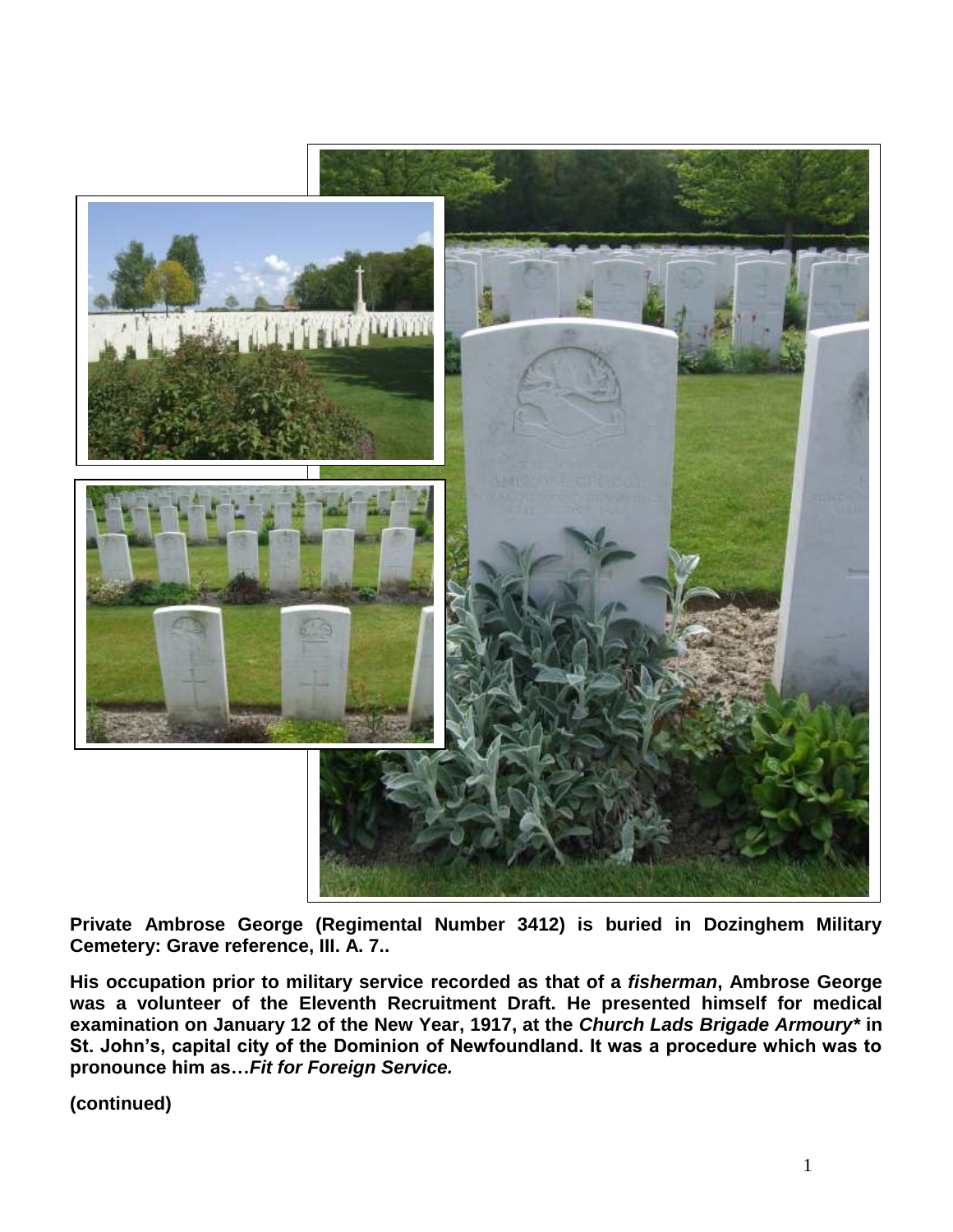*\*The building was to serve as the Regimental Headquarters in Newfoundland for the duration of the conflict.*

**It was to be on the day of that medical assessment, January 12, and at the same venue, that Ambrose George would enlist. He was thus engaged…***for the duration of the war\****…at the daily private soldier's rate of a single dollar to which was to be appended a ten-cent per diem Field Allowance.**

*\*At the outset of the War, perhaps because it was felt by the authorities that it would be a conflict of short duration, the recruits enlisted for only a single year. As the War progressed, however, this was obviously going to cause problems and the men were encouraged to re-enlist***.** *Later recruits – as of or about May of 1916 - signed on for the 'Duration' at the time of their original enlistment.*

**Only some few hours were now to follow before there then came to pass, while still at the**  *CLB Armoury* **on Harvey Road, the final formality of his enlistment: attestation. On that same twelfth day of the New Year he pledged his allegiance to the reigning monarch, George V, whereupon, at that moment, Ambrose George became…***a soldier of the King.*

**Thus there was now to be a lapse of nine weeks plus a day after his attestation before Private George (Number 3412) would be a soldier of the contingent of one-hundred four**  *other ranks* **to leave St. John's on March 17, St. Patrick's Day of 1917, for the journey to Halifax.** 

**How he was to spend this prolonged interval after his attestation appears not to have been documented. It may be that he was to return temporarily to work and was perhaps to spend time at his family home in the Trinity Bay community of Britannia Cove on Random Island but, of course, he may well have chosen – or likely** *been* **chosen - to remain in barracks in St. John's, even though appears to be no evidence for this either nor was there apparently very much in the way of military training to be undertaken\*.**

*\*A number of the recruits, those whose home was not in St. John's or close to the capital city, or those who had no friends or family to offer them board and lodging, were to be quartered in the curling rink in the area of Fort William in St. John's, a building which was at the time to serve as barracks.*

**After those several weeks since attestation having come to a conclusion, the means of Private George's departure from Newfoundland, however, is not clear: in one source,** *The Fighting Newfoundlander***, the claim is that it was on board the Bowring Brothers vessel**  *Florizel***; the files of the soldiers themselves record that it was…***Embarked S.S. Train to Halifax 17/3/17***… presumably as far as Port-aux Basques and thence by ferry and train again to Halifax.** 

**Other available sources have not proved conclusively helpful.**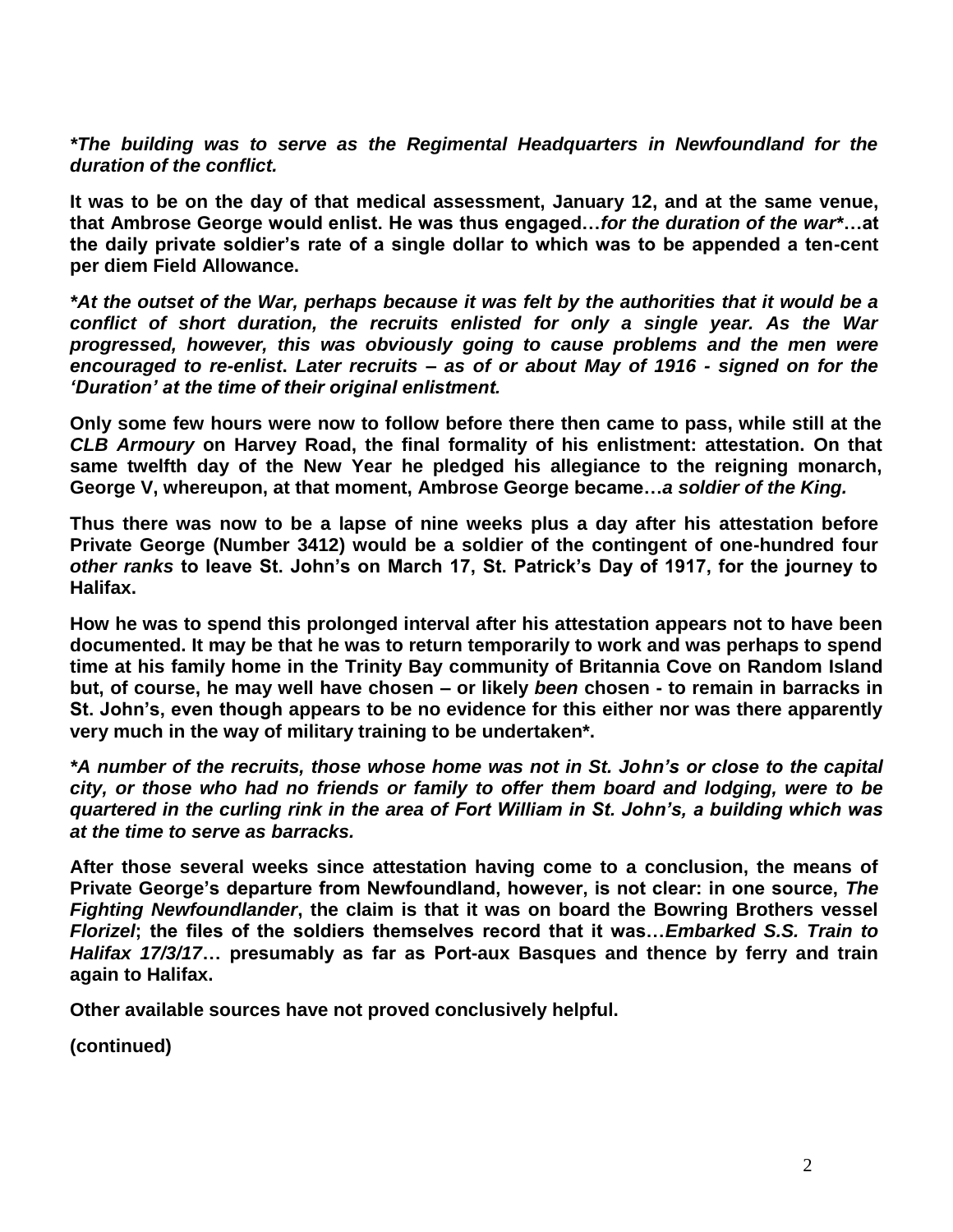**Whatever the case, it was from Halifax that the Newfoundland detachment was to make its trans-Atlantic crossing in the company of a number of Canadian troops: an Artillery draft; an Infantry Battalion and an Infantry draft; and also the Number 1 Jewish Reinforcement Draft\*.** 

**The Newfoundlanders joined their Canadian comrades-inarms on board His Majesty's Transport** *Missanabie* **(shown on the preceding page)***,* **and sailed from Nova Scotia on March 28. Thus this draft was to reach the United Kingdom two weeks or so before the ill-fated** *Windsor Draft\*\** **which had left Newfoundland at the end of January, ten weeks earlier.**



*\*Extracted from a Canadian Government File entitled…'Reserve Battalions': On 26 July 1916 Captain Isadore Freedman of the 6th Duke of Connaught's Royal Canadian Hussars was authorized to raise a draft of 5 lieutenants and 250 other ranks from among Jews in Montreal who were British subjects…*

*…Authorization published in General Order 11 of 1 February 1917.*

*Having travelled to the United Kingdom as recorded above, this draft was absorbed by the 23rd Reserve Battalion in England. Only a month later, this unit was re-designated as the 23rd Canadian Reserve Battalion (199th Duchess of Connaught's Own Irish Canadian Rangers) from whose ranks were to be dispatched re-enforcements to the Canadian battalions on the Western Front, primarily the 87th Canadian Infantry Battalion and the 5th Canadian Mounted Rifles.*

*The Jewish Re-enforcement Draft likely received some welcome publicity at the time of its formation and its departure overseas, but it nonetheless was eventually dispersed on the battle-fields of Europe in the same manner as other Canadian troops.* 

*\*\*This was the name given to the draft of about three-hundred twenty all ranks which had left St. John's on January 31, 1917, en route to Halifax from where they were to sail to the United Kingdom. This contingent would eventually make that voyage, but about thirteen weeks later than envisaged. They were quarantined at Windsor as the result of a measles and mumps epidemic that claimed two of their number – and maybe a later third.*

*Missanabie* **having docked in Liverpool on April 6, the Newfoundland contingent thereupon entrained for the west coast of Scotland.** 

**\* \* \* \* \***

**Some two years and six months prior to that month of April of 1917 when Private George was to find himself in Scotland, in the late summer and early autumn of 1914 the newly-formed Newfoundland Regiment's first recruits had undergone a period of training of five weeks on the shores of** *Quidi Vidi Lake* **in the east end of St. John's and elsewhere in the city, and were formed into 'A' and 'B' Companies.**

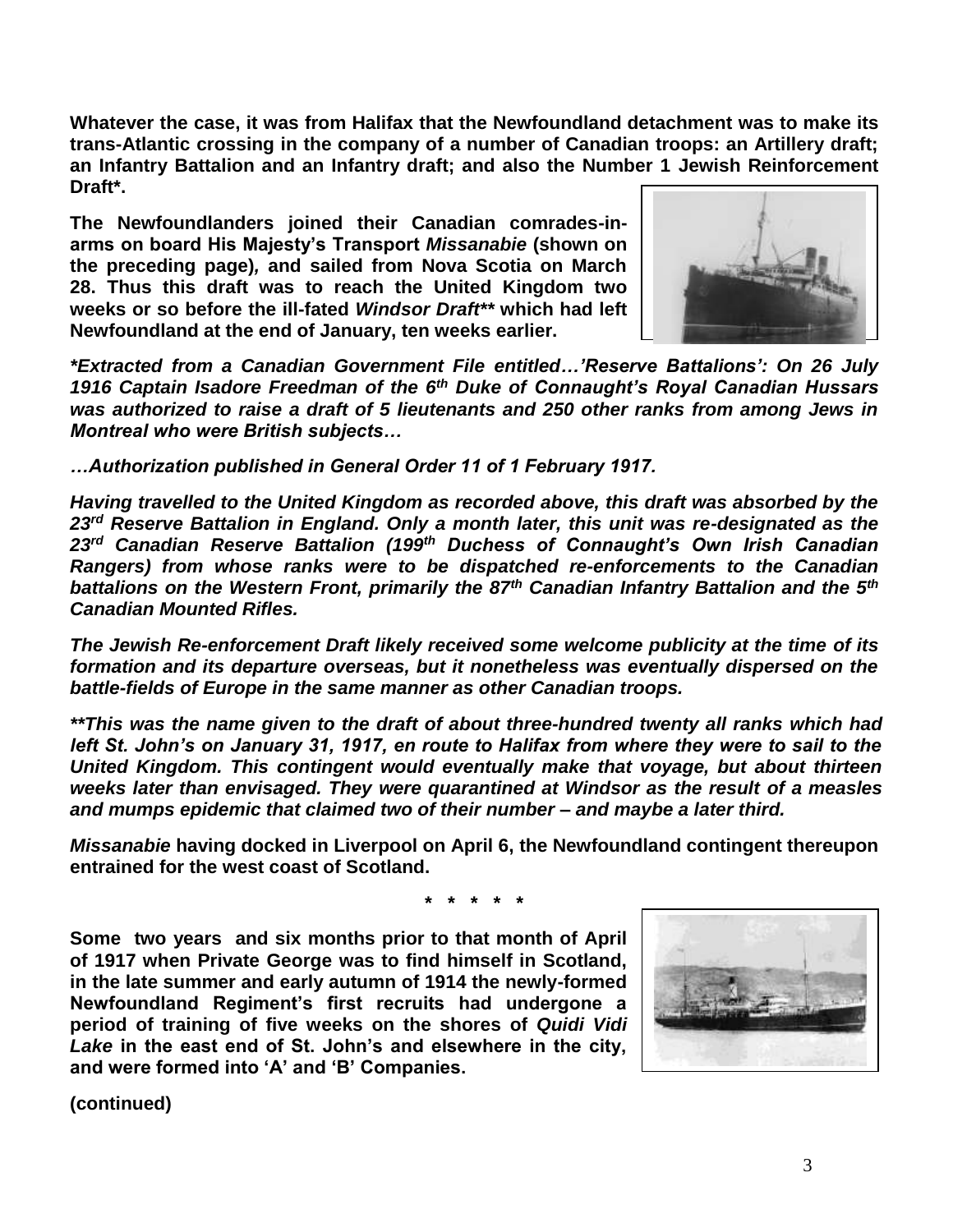**During that same period the various authorities had also been preparing for the Regiment's transfer overseas.**

**(Preceding page:** *The image of 'Florizel' at anchor in the harbour at St. John's in October of 1914 is by courtesy of Admiralty House Museum***.)**

**This first Newfoundland contingent was to embark on October 3, in some cases only days after a recruit's enlistment and/ or attestation. To become known to history as the** *First Five Hundred* **and also as the** *Blue Puttees***, on that day they had boarded the Bowring Brothers' vessel** *Florizel* **awaiting in St. John's Harbour.**

**The ship had sailed for the United Kingdom on the morrow, October 4, 1914, to its rendezvous with the convoy carrying the 1st Canadian Division overseas, off the south coast of the Island. Once having disembarked in the United Kingdom this first Newfoundland contingent was to train in three venues during the late autumn of 1914 and then the winter of 1914- 1915: firstly in southern England on the** *Salisbury Plain***; then in Scotland at** *Fort George* **– on the** *Moray Firth* **close to Inverness; and lastly at** *Edinburgh Castle* **– where it was to provide the first garrison from outside the British Isles.** 



**(Right above:** *Fort George, constructed in the latter half of the eighteenth century, still serves the British Army to this day***. – photograph from 2011)**

**Only days after 'A' and 'B' Companies had taken up their posting there, on February 16 of 1915, 'C' Company – the first re-enforcements for the original contingent - would arrive directly – through Liverpool of course - from Newfoundland. On the final day of the month of March it had been the turn of 'D' Company to arrive – they via Halifax as well as Liverpool – to report…***to duty***…at Edinburgh, and then 'E' Company five weeks less a day later again, on May 4\*.**



*battalion and would not be so for a further five months – as will be seen below.* **(Right above:** *The venerable bastion of Edinburgh Castle dominates the Scottish capital* 

*from its hill in the centre of the city***. – photograph from 2011)**

**Seven days after the arrival of 'E' Company in the Scottish capital, on May 11 the entire Newfoundland contingent had been ordered elsewhere. On that day, seven weeks into spring – although in Scotland there was apparently still snow - the unit had been dispatched to** *Stobs Camp***, under canvas and south-eastwards of Edinburgh, close to the town of Hawick.**

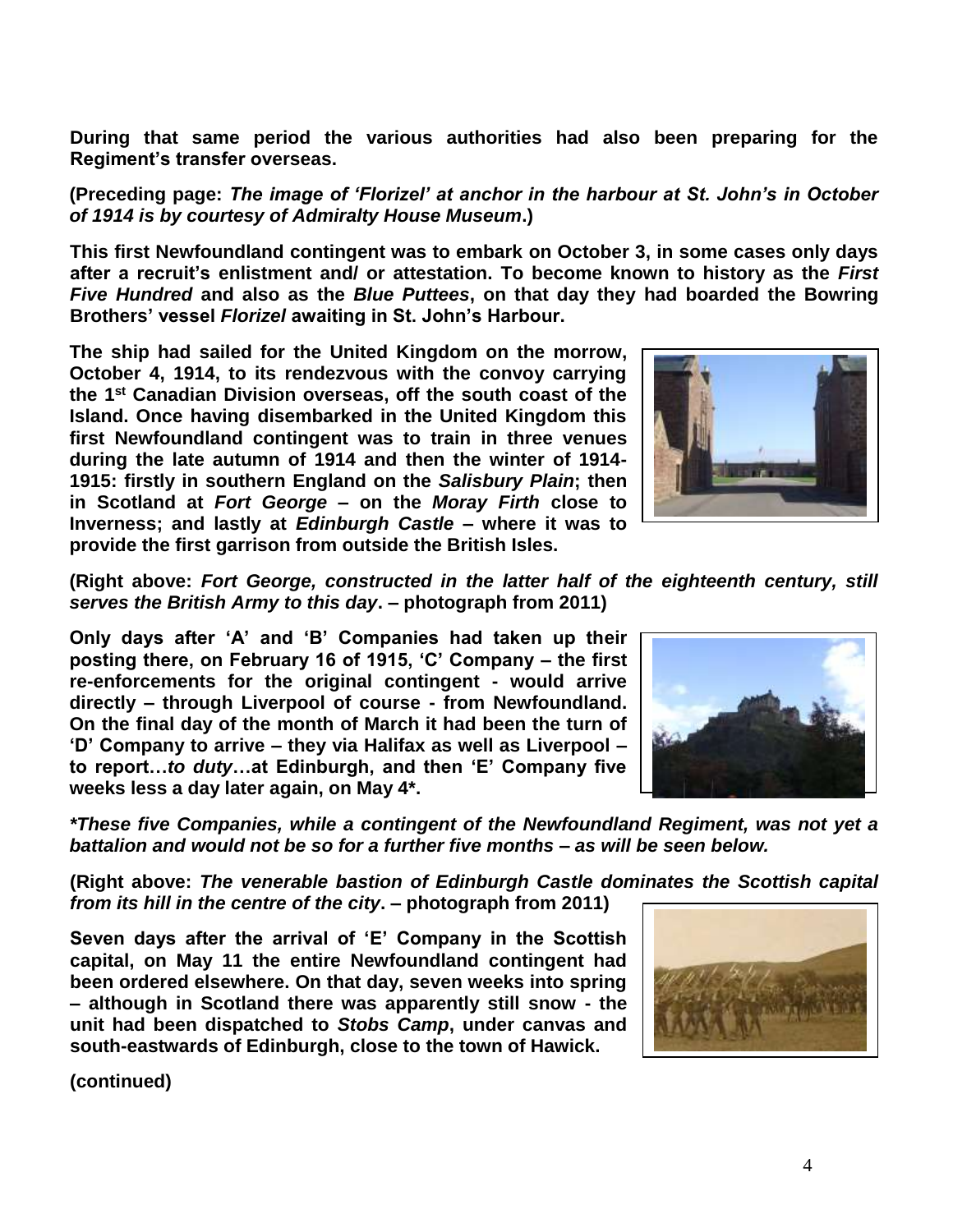**(Right above:** *The Newfoundland Regiment marches past on the training ground at Stobs Camp and is presented with its Colours on June 10, 1915.* **– by courtesy of Reverend Wilson Tibbo and of Mrs. Lillian Tibbo)**

**Two months less a day later, on July 10, 'F' Company would march into** *Stobs Camp***.** 

**This had been an important moment: the Company's arrival was to bring the Newfoundland Regiment's numbers up to some fifteen hundred, establishment strength\* of a battalion which could be posted on…***active service***.**

**\****A number sufficient for four 'fighting' companies, two re-enforcement companies and a headquarters staff.*

**(Right above:** *The men of the Regiment await their new Lee-Enfield rifles***. – original photograph from the** *Provincial Archives***)**

**From** *Stobs Camp***, some three weeks after the arrival of 'F' Company, in early August 'A', 'B', 'C' and 'D', the four senior Companies, having by that time become the 1st Battalion of the Newfoundland Regiment, had been transferred to** *Aldershot Camp* **in southern England.** 

**There they were to undergo final preparations – and a royal inspection – before the Battalion's departure to the Middle East and to the fighting on the** *Gallipoli Peninsula***.**

**(Right above:** *George V, by the Grace of God, of the United Kingdom of Great Britain and Ireland and of the British Dominions beyond the Seas, King, Defender of the Faith, Emperor of India* **– the photograph is taken from the** *Bain News Services* **via the** *Wikipedia* **web-site.)**

**The later arrivals to the United Kingdom, 'E' and 'F' Companies, were to be posted to the new Regimental Depot and were eventually to form the nucleus of the soon to be formed 2nd (***Reserve***) Battalion of the Newfoundland Regiment.** 

**(Right:** *An aerial view of Ayr, likely from the period between the Wars: Newton-on Ayr, where were quartered the 'other ranks', is to the left of the River Ayr and the Royal Borough, where were housed the officers, is to the right***. – by courtesy of the** *Carnegie Library* **at Ayr)**

*Ayr was a small town on the west coast of Scotland whose history precedes the year 1205 when it was established as a Royal Burgh (Borough) by the crown of Scotland, an appointment which emphasized the importance of the town as a harbour, market and, later, administrative centre.* 



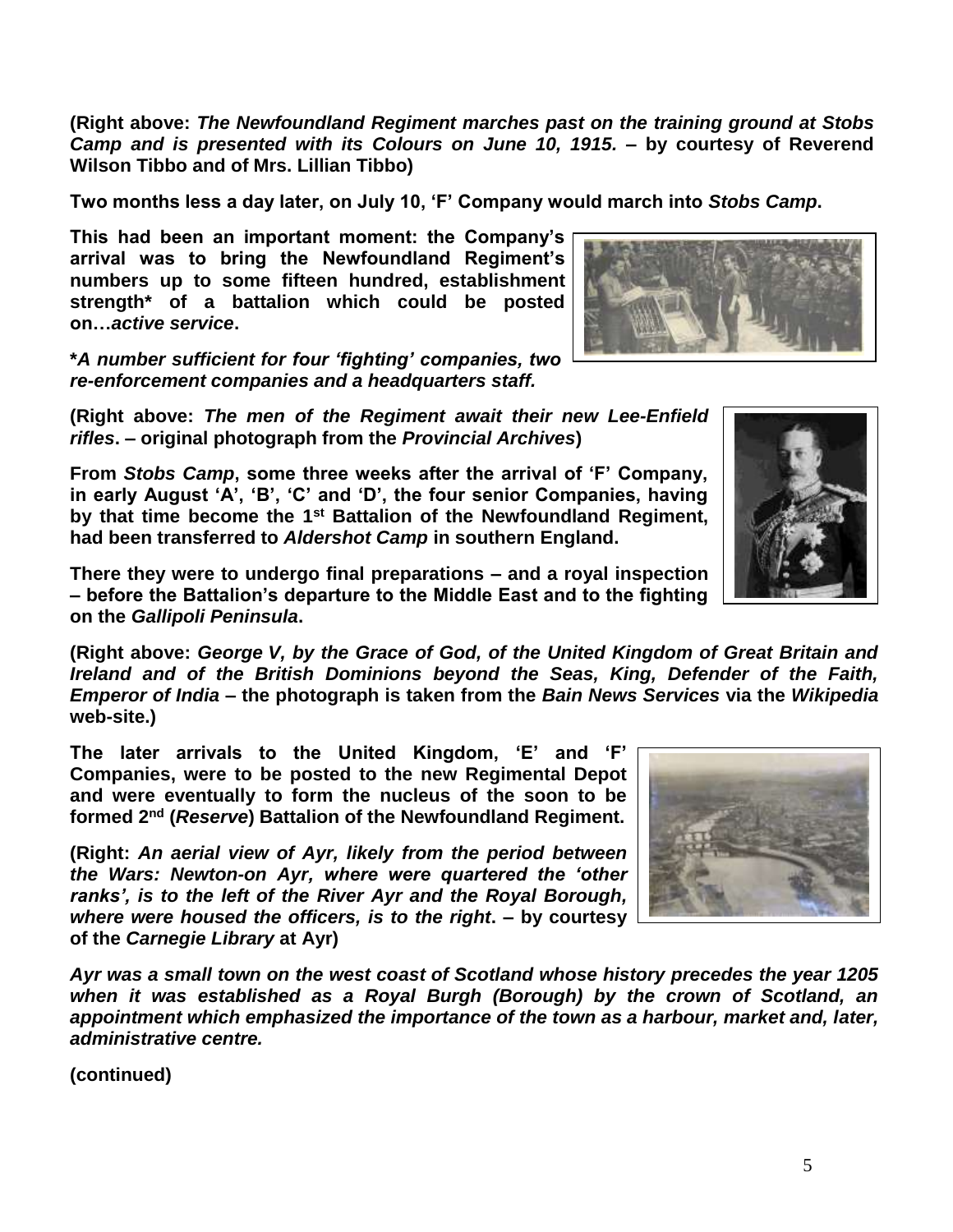*By the time of the Great War centuries later it was expanding and the River Ayr which had once marked the northern boundary of the place was now flowing through its centre; a new town to the north (Newton-on-Ayr), its population fastincreasing, perhaps encouraged by the coming of the railway, was soon to be housing the majority of the personnel of the Newfoundland Regimental Depot.* 



**(Right above:** *The High Street in Ayr as shown on a postcard of the time, the imposing Wallace Tower – it stands to this day (2017) - dominating the scene* **– by courtesy of Reverend Wilson Tibbo and Mrs Lillian Tibbo.**

**That November 15 of 1915 was to see not only the departure of the 1st Re-enforcement Draft from Ayr to the Middle East and to the fighting of the** *Gallipoli Campaign* **but also, only five days prior, the arrival from Newfoundland of 'G' Company which would be obliged to take up quarters at** *Gailes Camp***, some sixteen kilometres up the coast from Ayr itself – but just over sixty if one went by road.**

**A further seven weeks plus a day were now to pass before the first one-hundred personnel of 'H' Company, having sailed in mid-December as recorded in an earlier paragraph, were to present themselves at the Regimental Depot on January 4, some of them to be affected, even fatally, by an ongoing measles epidemic of the time.**

**After that there was then to be an interlude of three months plus several days before the second detachment of 'H' Company reported on April 9, 1916, to the Regimental Depot.**

**Note:** *Until as late as the spring of 1916 it had been the intention to form a 2nd Battalion of the Newfoundland Regiment to fight on the Continent. In fact it would seem that the lastmentioned contingent of one-hundred sixty-three recruits was to form the nucleus of that unit, while the personnel already at the Depot by this time would form a reserve battalion to serve as a re-enforcement pool for both the fighting units.*

*It could not have been long before a change of plan came about as very soon men of that designated contingent (the second half of 'H' Company) were being sent to strengthen the 1 st Newfoundland Battalion already on the Continent – maybe Beaumont-Hamel had something to do with it.*

**A further draft from Newfoundland arrived at Ayr towards mid-summer, this comprising a two-company detachment and some naval reservists, sailors who, having disembarked from** *Sicilian* **in Devonport, were to remain there in England.**

**Some weeks later again** *Sicilian* **would sail from Newfoundland once more to arrive in England in the first week in September, 1916, with two-hundred forty-two recruits on board. By the 5th day of the month the new-comers, formerly 'C' Company of the 3rd Battalion stationed back in St. John's, had reported to the Regimental Depot.**

**There was now to be a particularly protracted interval before any large numbers reenforcements were to arrive from Newfoundland – a problem which was later to affect the capabilities of the parent 1st Battalion fighting on the Continent.**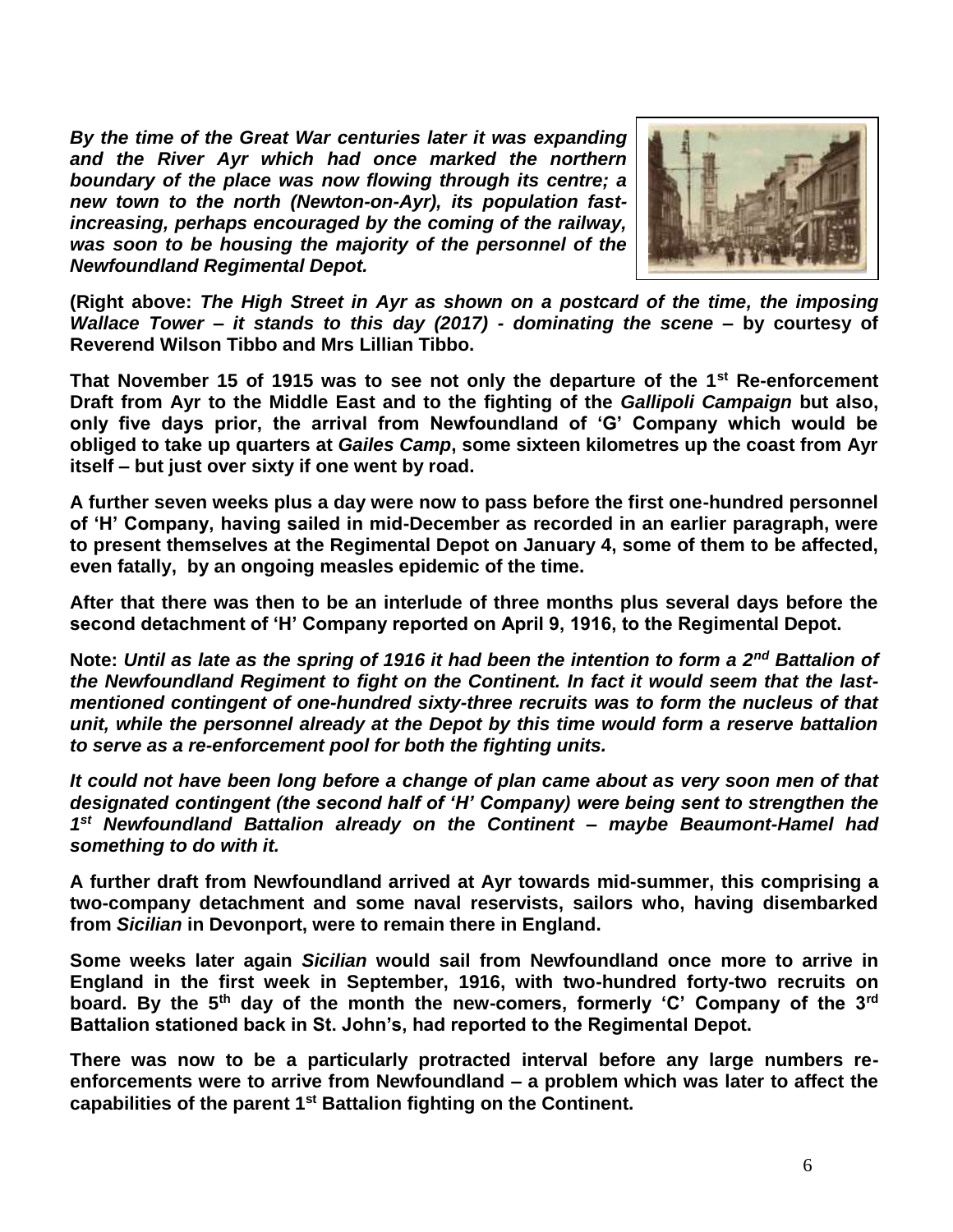**The main cause of the difficulty, as seen further above, would be those troops which had been dispatched from St. John's and had reached Halifax on board** *Florizel* **at the end of January, 1917, only to be then held there for some three months before they were to arrive in Scotland where the regulation fourteen weeks of training then awaited them – although in the case of most of this draft, this period was to be much shorter as will be seen.**

**Another fifty or so recruits would arrive a week later on** *Olympic* **from Halifax via Liverpool and yet a further one-hundred eighty-five at the end of May but the number of potential recruits to be found in Newfoundland was by now diminishing.**

**\* \* \* \* \***

*There was to be only a single exception to the above sequence of departures of reenforcement contingents from Newfoundland and their arrival at the Regimental Depot in Scotland and that was the draft in which Private George was a soldier. As seen above, because of the quarantine in Windsor, Nova Scotia, imposed upon those who had sailed from home on January 31 of 1917, the subsequent contingent, Private George's Eleventh Draft which had left Newfoundland's shores in mid-March, had thus leap-frogged the Windsor Draft to dock in Liverpool and report to Ayr three weeks and two days ahead of it.*

*By this time the 1st Battalion of the Newfoundland Regiment serving on the Continent, particularly after the fighting of April 14 at Monchy-le-Preux (see further below) was becoming critically short of personnel and the 2nd (Reserve) Battalion at Ayr was hardpressed to find replacements for these losses.*

**\* \* \* \* \***

**The Regimental Depot had been established during the summer of 1915 in the Royal Borough of Ayr on the west coast of Scotland, and was to eventually serve as the base for the 2nd (***Reserve***) Battalion. It was from there – as of November of 1915 and up until January of 1918 – that the new-comers arriving from home were despatched in drafts, at first to** *Gallipoli* **and later to the** *Western Front***, to bolster the four fighting companies of the 1st Battalion.** 

**(Right:** *Wellington Square seen here almost a century after it hosted the officers of the Newfoundland Regiment* **– photograph from 2012)**

**(Right below:** *The new race-course at Newton-upon-Ayr opened in 1907 – where the men of the Regiment were sometimes billeted and where they replaced some of the turf with a vegetable garden; part of the present grandstand is original* **– photograph from 2012)**



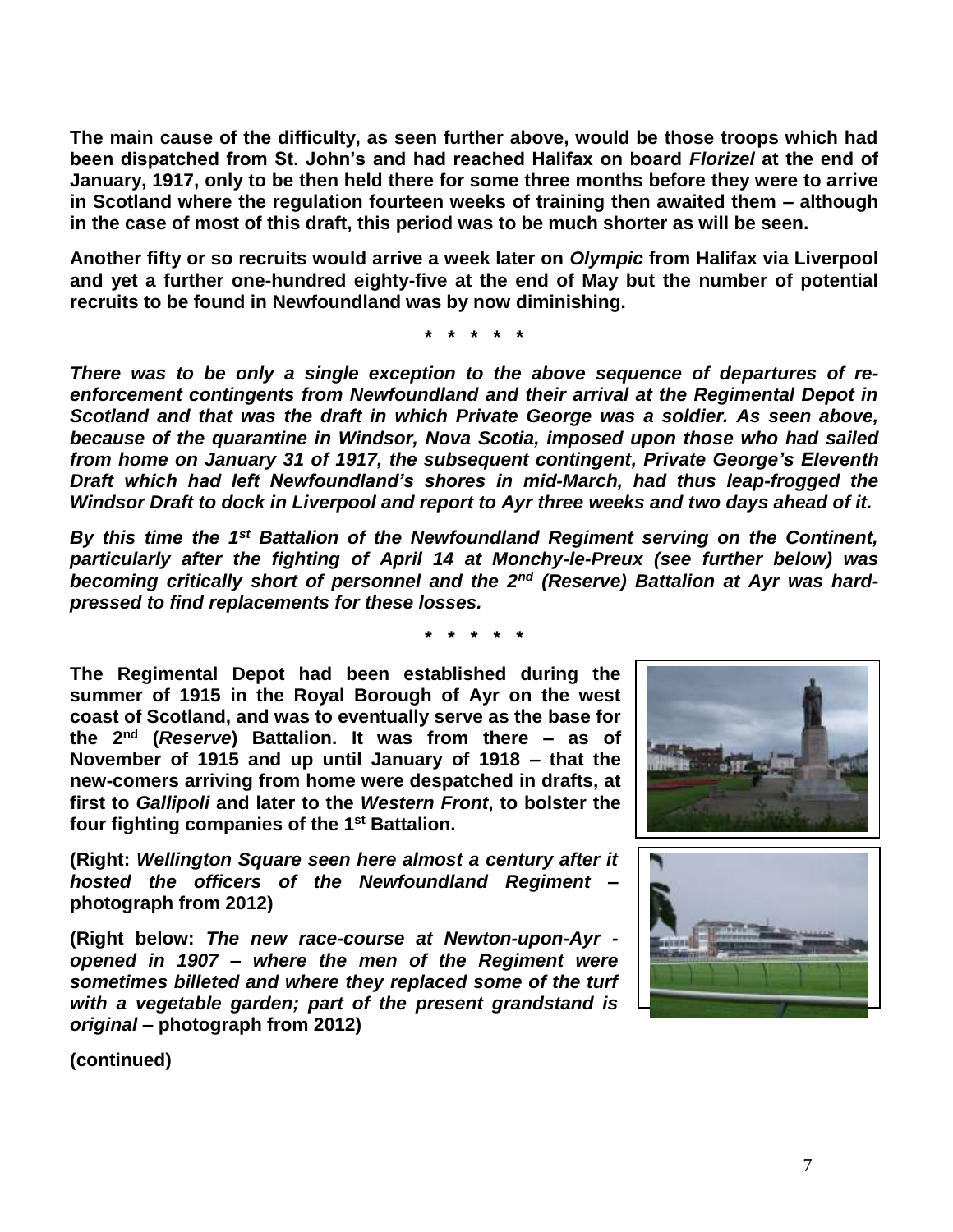**At the outset there had been problems at Ayr to be able to accommodate the number of new arrivals – plus men from other British regiments which were still being billeted in the area…and a measles epidemic which was to claim the life of several Regiment personnel – but by the spring of 1916, things had been satisfactorily settled: the officers were in Wellington Square in the town-centre of Ayr itself, and the** *other ranks* **had been billeted at Newton Park School and if not, in the grandstand or a tented camp at the newly-built racecourse in the suburb of Newton-upon-Ayr.** 

**Surely because of the dearth of available re-enforcements at this time, it appears that those regulation fourteen weeks of training were at this time to be reduced by some fifty per-cent. Thus Private George was to spend only some** *eight* **weeks in Scotland before being ordered to…***active service***…on the Western Front.** 

**(Right:** *A view of the coastal town of Folkestone almost a century later as seen from the white cliffs of nearby Dover* **– photograph from 2009)**

**On June 3, 1917, the 24th Re-enforcement Draft from Ayr – Private George among its** *other ranks* **- passed through the English Channel port of Folkestone on its way to France. Only hours later on the same day it disembarked in Boulogne, and entrained south to Rouen where time was spent at the large British Expeditionary Force Base Depot, for final training and organization\* before moving onward to its eventual rendezvous with 1st Battalion.** 

**(Right:** *The French port of Boulogne at or about the time of the Great War* **– from a vintage post-card)**

*\*Apparently, the standard length of time for this final training at the outset of the war had been ten days – although this was to become more and more flexible as the War progressed - in areas near Rouen, Étaples, LeHavre and Harfleur that became known notoriously to the troops as the Bull Rings.*

**(Right:** *British troops disembark at Rouen at an earlier time of the Great War on their way to the Western Front***. – from**  *Illustration***)**

*\*Apparently, the standard length of time for this final training at the outset of the war had been ten days – although this was to become more and more flexible as the War progressed - in areas near Rouen, Étaples, LeHavre and Harfleur that became known notoriously to the troops as the Bull Rings.*

**Some two weeks after his having landed in France, on June 19, Private George and the other personnel of a re-enforcement draft of one-hundred eighteen** *other ranks* **from Rouen was to report…***to duty***…with the parent 1st Battalion of the Newfoundland Regiment at the community of Bonneville in the** *Département de la Somme***.**





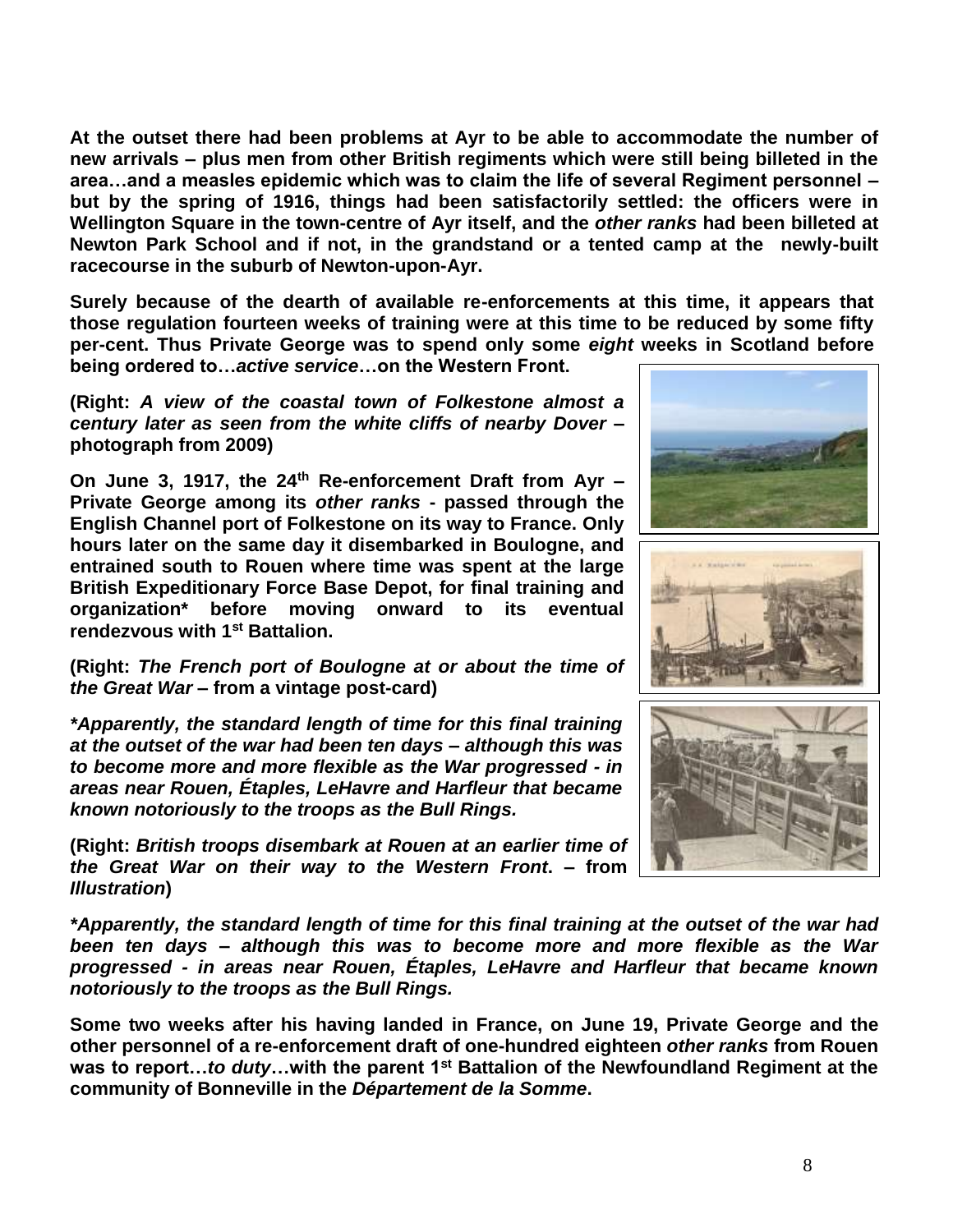**\* \* \* \* \***

**By the time of that June of 1917, the first contingent of the Newfoundland Regiment had already been serving overseas for more than two years and nine months. The 2nd (***Reserve***) Battalion of the Newfoundland Regiment had been formed – in the spring of 1916 - and multiple drafts had been dispatched from Ayr to supplement the strength of the 1st Battalion of the Newfoundland Regiment (see immediately below).** 

**(Right:** *Some of the personnel of 'A', 'B', 'C' and 'D' Companies of the 1st Battalion of the Newfoundland Regiment at Aldershot in August of 1915, prior to its departure to active service on the Gallipoli Peninsula* **– from** *The Fighting Newfoundlander* **by Col. G.W.L. Nicholson, C.D.)**



**As for Ambrose George, by that June 19, 1917, he had been a soldier of the Newfoundland Regiment for one-hundred fifty-eight days.**

**The four senior companies, 'A', 'B', 'C' and 'D', had become in the summer of 1915 the 1st Battalion of the Newfoundland Regiment and had thereupon been attached to the 88th Infantry Brigade of the 29th Division of the (British) Mediterranean Expeditionary Force. The force had soon been dispatched from** *Camp Aldershot* **to…***active service***.**

**On August 20 of 1915, the Newfoundland Battalion had embarked in the Royal Navy Harbour of Devonport onto the requisitioned passenger-liner** *Megantic* **for passage to the Middle East and to the fighting against the Turks.**

**(Right above:** *The image of Megantic, here in her peace-time colours of a 'White Star Line' vessel, is from the Old Ship Picture Galleries web-site***.)**

**(Right above:** *Newfoundland troops on board a troop-ship anchored at Mudros: either Megantic on August 29, Ausonia on September 18, or Prince Abbas on September 19 – Whichever the case, they were yet to land on Gallipoli***. – from Provincial Archives)**

**There, a month later – having spent some two weeks billeted in British barracks in the vicinity of the Egyptian capital, Cairo on September 20, the 1st Battalion was to land at** *Suvla Bay* **on the** *Gallipoli Peninsula***.**

**(Right above:** *'Kangaroo Beach', where the officers and men of the 1st Battalion of the Newfoundland Regiment landed on the night of September 19-20, 1915, is to be seen in the distance at the far end of Suvla Bay. The remains of a landing-craft are still clearly visible in the foreground on 'A' Beach***. – photograph taken in 2011)**





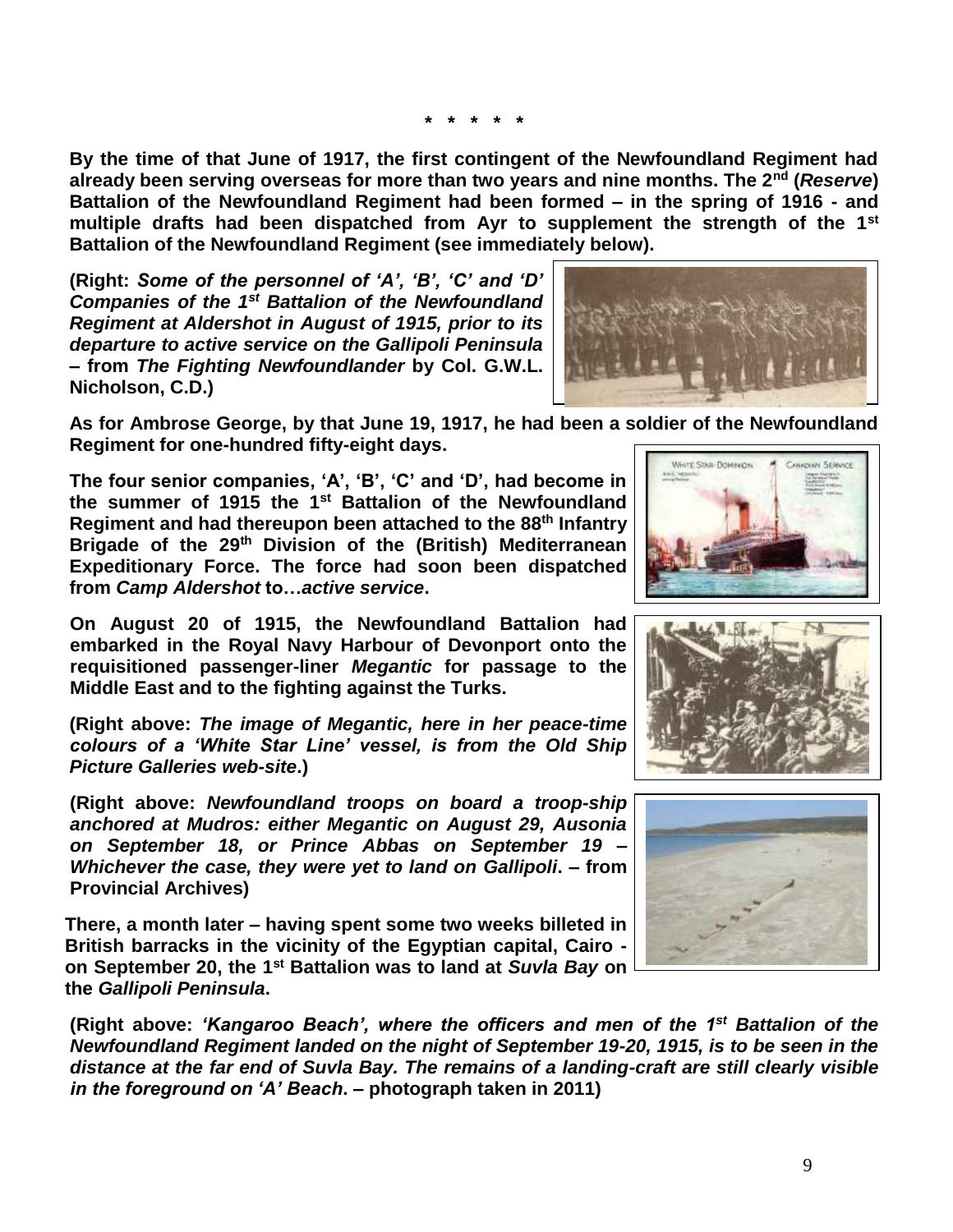**(Right below:** *A century later, the area, little changed from those far-off days, of the Newfoundland positions at Suvla, and where the 1st Battalion was to serve during the fall of 1915* **– photograph from 2011)**

**When the Newfoundlanders had landed from their transport ship at** *Suvla Bay* **they were to disembark into a campaign that was already on the threshold of collapse.**

**Not only in the area where the Newfoundland Battalion would now serve but, even ever since the very first days of the operation in April of 1915, the entire** *Gallipoli Campaign,* **including the operation at** *Suvla Bay,* **had been proving to be little more than a debacle:** 

**Flies, dust, disease, the frost-bite and the floods – and of course the casualties inflicted by an enemy who was to fight a great deal better than the British High Command\* had ever anticipated – were eventually to overwhelm the British-led forces and those of their allies, the French, and it would finally be decided to abandon not only** *Suvla Bay* **but the entire**  *Gallipoli* **venture.**

*\*Many of the commanders chosen were second-rate, had been brought out of retirement, and had little idea of how to fight – let alone of how to win. One of the generals at Suvla, apparently, had handed in his resignation during the Campaign and had just gone home.* 

**(Right:** *This is Anzac Bay in the fore-ground with the Salt Lake in the centre further away. The bottom of Suvla Bay is just to be seen on the left and adjacent to the Salt Lake, and further away again. The hills in the distance and the ones from which this photograph was taken were held by the Turks and formed a horse-shoe around the plain surrounding the Salt Lake - which was where the British and Newfoundlanders were stationed***. – photograph from 2011)**

**November 26 would see what perhaps was to be the nadir of the Newfoundland Battalion's fortunes at** *Gallipoli***; there was to be a freak rain, snow and ice-storm strike the** *Suvla Bay* **area and the subsequent floods had wreaked havoc amongst the forces of both sides. For several days, survival rather than the enemy was to be the priority.**

**(Right:** *No-Man's-Land at Suvla Bay as seen from the Newfoundland positions* **– from** *Provincial Archives***)**

**There were to be many casualties on both sides, some of them, surprised by the sudden inundation of their positions, fatalities who had drowned in their trenches – although no Newfoundlanders were to be among that number. Numerous, however, had been those afflicted by trench-foot and by frost-bite.**







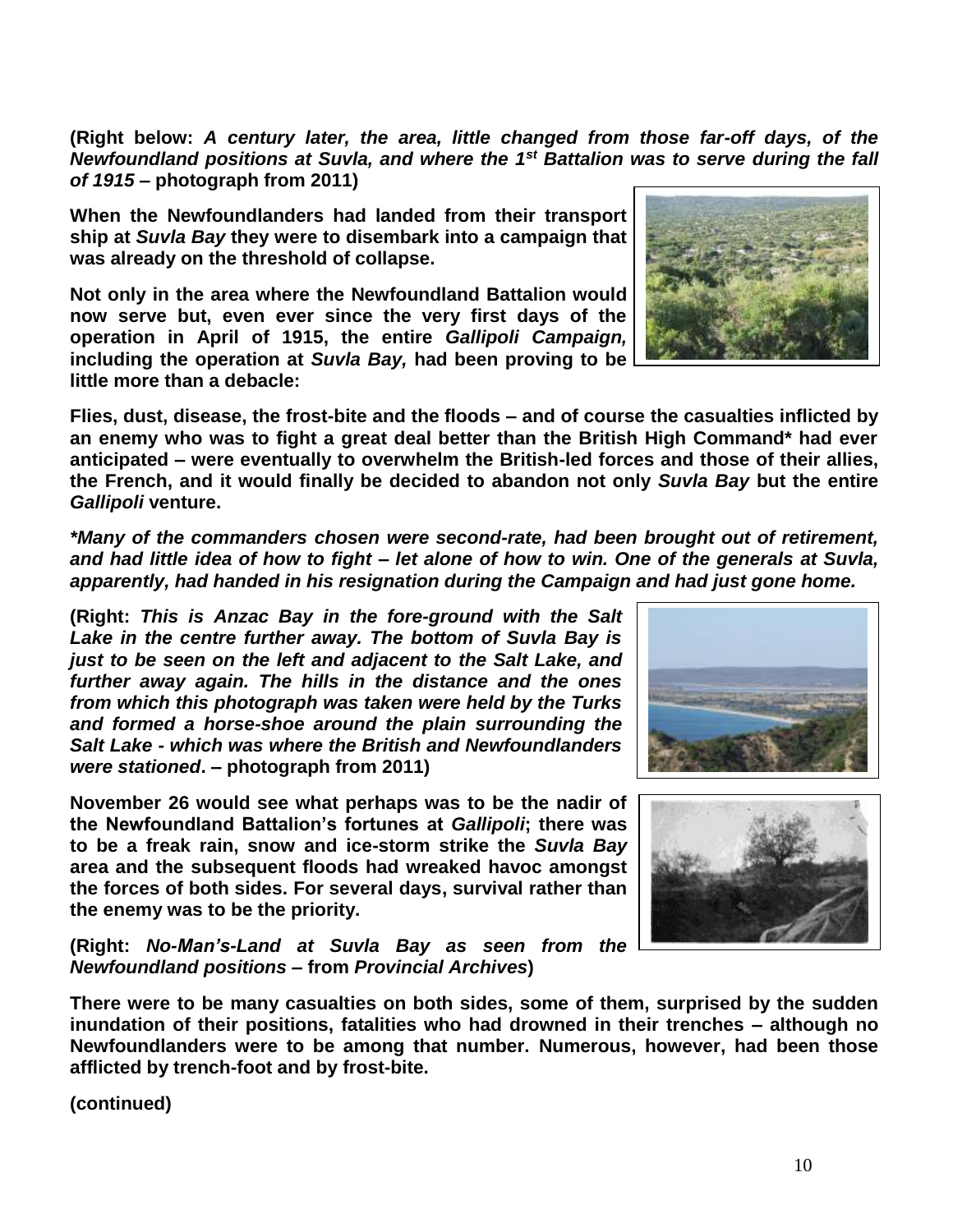**(Right below:** *An un-identified Newfoundland soldier in the trenches at Suvla Bay –* **from**  *Provincial Archives***)**

**By this time the situation there had daily been becoming more and more untenable, thus on the night of December 19-20, the British had abandoned the entire area of** *Suvla Bay* **– the Newfoundlanders, the only non-British unit to serve there, to form a part of the rear-guard.** 

**Some of the Battalion personnel had thereupon been evacuated to the nearby island of Imbros, some to Lemnos, further away, but in neither case was the respite to be of a long duration; the 1st Battalion would be transferred only two days later to the area of** *Cape Helles***, on the western tip of the** *Gallipoli Peninsula***.**

**(Right:** *Cape Helles as seen from the Turkish positions on the misnamed Achi Baba, positions which were never breached: The Newfoundland positions were to the right-hand side of the picture***. – photograph from 2011)**

**The British, Indian and** *Anzac* **forces – the Australian and New Zealand Army Corps was also to serve at** *Gallipoli* **– had by now simply been marking time until a complete withdrawal of the** *Peninsula* **could be undertaken.** 

**This final operation would take place on the night of January 8-9, the Newfoundland Battalion to furnish part of the British rear-guard on this second occasion also.**

**(Right:** *'W' Beach at Cape Helles under shell-fire only days before the final British evacuation* **– from** *Illustration***)**

*\*Lieutenant Owen Steele of St. John's, Newfoundland, is cited as having been the last soldier of the Mediterranean Expeditionary Force to step into the final small boat to sail from the Gallipoli Peninsula.*

**(Right:** *'W' Beach almost a century after its abandonment by British forces in that January of 1916 and by the Newfoundlanders who were to be the last soldiers off the beach***:** *Vestiges of the wharves in the black-and-white picture are still to be seen.* **– photograph from 2011)**

**Immediately after the British evacuation of the** *Gallipoli Peninsula***, the Newfoundland unit had been ordered to the Egyptian port-city of Alexandria and beyond.** 

**On January 14, the Australian Expeditionary Force Transport** *Nestor* **had arrived there with the 1st Battalion on board. The vessel was to sail just after mid-day on the 16th, on its way southwards down the Suez Canal to Port Suez where she had docked early on the morrow and where the Newfoundlanders had landed and marched to their encampment.**







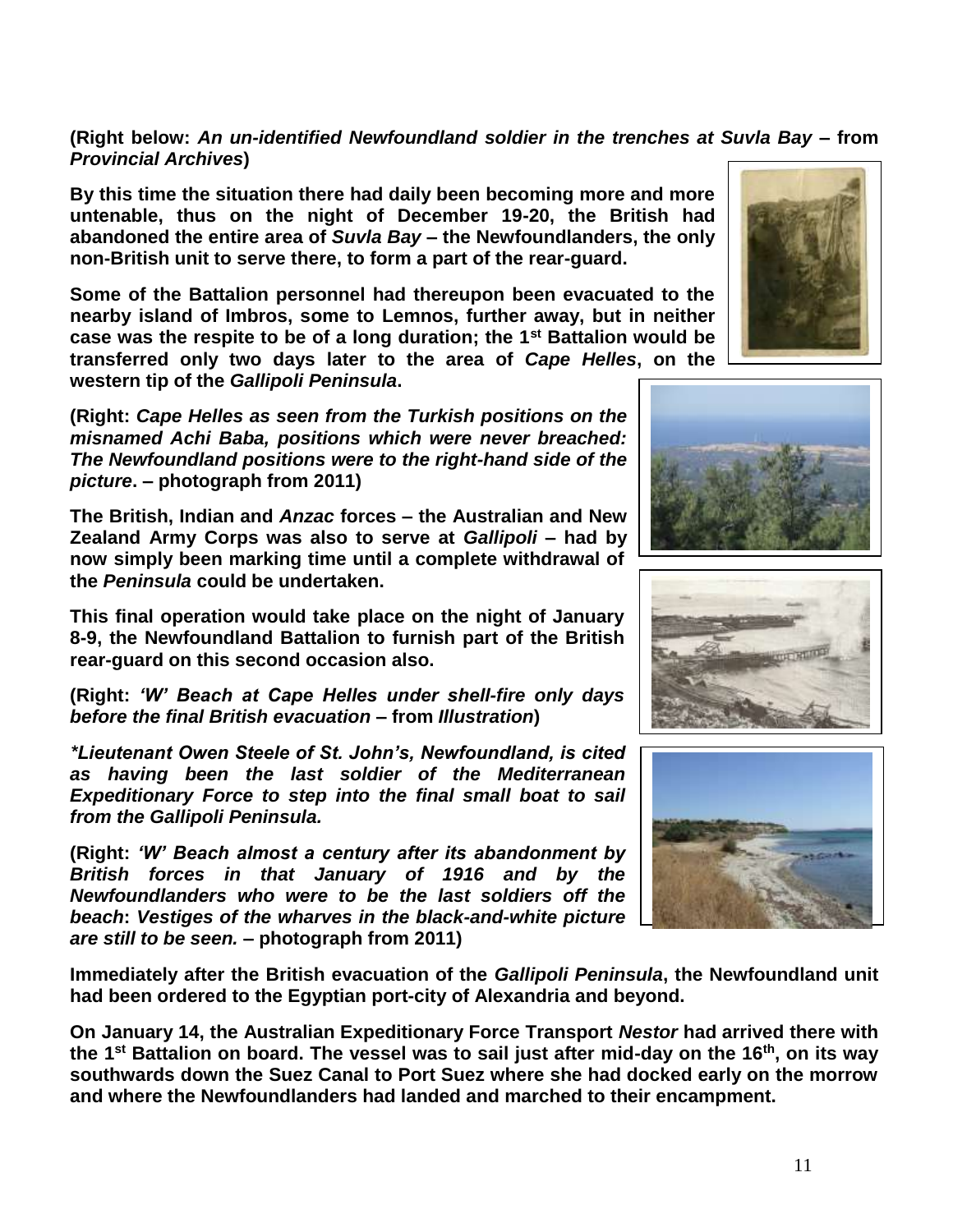**There they were to await further orders since, at the time, the subsequent destination of the British 29th Division had yet to be decided\*.**

**(Right:** *The image of the Blue Funnel Line vessel Nestor is from the Shipspotting.com web-site. The vessel was launched and fitted in 1912-1913 and was to serve much of her commercial life until 1950 plying the routes between Britain and Australia. During the Great War she served mainly in the transport of Australian troops and was requisitioned again in 1940 for government service in the Second World War. In 1950 she was broken up***.)**

**(Right:** *The British destroy their supplies during the final evacuation of the Gallipoli Peninsula. The men of the 1st Battalion of the Newfoundland Regiment were among the last to leave on two occasions, at both Suvla Bay and Cape Helles***. – photograph taken from the battleship** *Cornwallis* **and published in** *Illustration***)**

*\*Bulgaria had entered the conflict on the side of the Central Powers, and Salonika was already becoming a theatre of war.*

**After a two-month interim spent in the vicinity of Port Suez, the almost six-hundred officers and** *other ranks* **of the 1st Battalion were to board His Majesty's Transport** *Alaunia* **at Port Tewfiq, on March 14 to begin the voyage back up through the** *Suez Canal* **en route to France.**

**(Right above:** *Port Tewfiq at the south end of the Suez Canal just prior to the Great War* **– from a vintage post-card)**

**The Newfoundlanders would disembark eight days afterwards in the Mediterranean port-city of Marseille, on March 22.**

**(Right above:** *British troops march through the port area of the French city of Marseille***. – from a vintage post-card)**

**Some three days after the unit's disembarkation on March 22, the Newfoundland Battalion's train was to find its way to the small provincial town of Pont-Rémy, a thousand kilometres to the north of Marseille.** 

**It had been a cold, miserable journey, the blankets provided for the troops having inexcusably travelled unused in a separate wagon.**

**(Right:** *A languid River Somme as seen from the bridge at Pont-Rémy* **– photograph from 2010)**









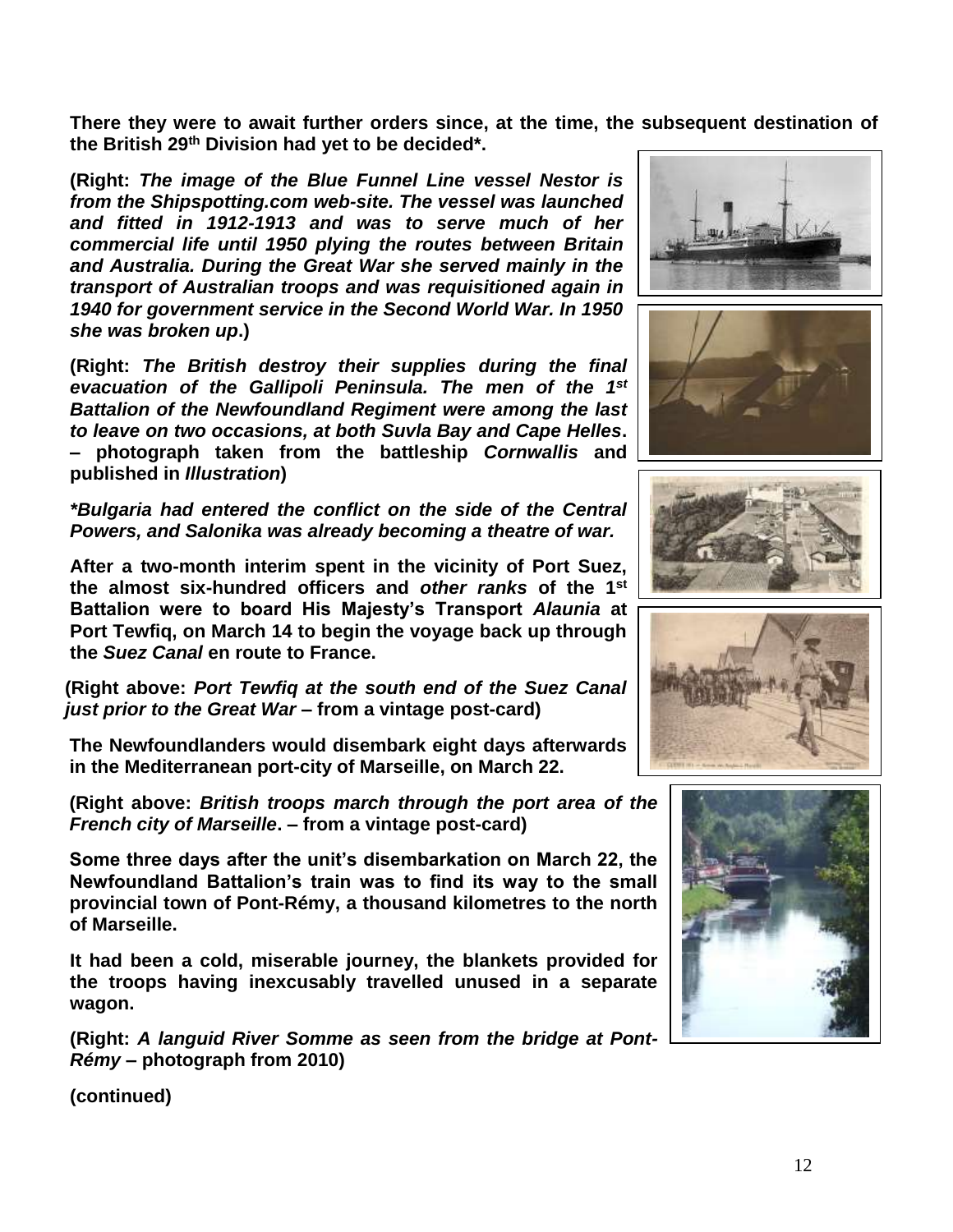**Having de-trained at the local station at two o'clock in the morning, the Newfoundlanders were now still to endure the long, dark march ahead of them before they would reach their billets at Buigny l'Abbé.**

**It is doubtful if many of those tired soldiers were to pay much attention to the slow-moving stream flowing under the bridge which they had then traversed on their way from the station.**

**But some three months later** *the Somme* **was to have become a part of their history.**

**On April 13, the entire 1st Battalion had subsequently marched into the village of Englebelmer – perhaps some fifty kilometres in all from Pont-Rémy - where it would be billeted, would receive re-enforcements from Scotland via Rouen and, in two days' time, would be introduced into the communication trenches of the** *Western Front.*

**(Right:** *A part of the re-constructed trench system to be found in the Newfoundland Memorial Park at Beaumont-Hamel* **– photograph from 2009(?))**

**Just days following the Newfoundland Battalion's arrival on the** *Western Front***, two of the four Companies – 'A', and 'B' – were to take over several support positions from a British unit\* before the entire Newfoundland unit had then been ordered to move further up for the first time into forward positions on April 22.**

*\*It should be said that the Newfoundland Battalion and twohundred men of the Bermuda Rifles who were serving at the time in the 2nd Lincolnshire Regiment Battalion, were then the only units at the Somme from outside the British Isles - true also on the day of the attack on July 1.*

**(Right above:** *Beaumont-Hamel: Looking from the British lines down the hill to Y Ravine Cemetery which today stands atop part of the German front-line defences, the Danger Tree to the right in the photograph* **– photograph from 2009)**

**Having then been withdrawn at the end of that April to the areas of Mailly-Maillet and Louvencourt where they would be based for the next two months, the Newfoundlanders had soon been preparing for the upcoming British campaign of that summer, to be fought on the ground named for the languid, meandering river, the** *Somme***, that flowed – and still does so today – through the region.**

**(Right above:** *Hawthorn Ridge Cemetery Number 2 in the Newfoundland Memorial Park* **– photograph from 2009(?))**

**If there is one name and date in Newfoundland history which is etched in the collective once-national memory, it is that of Beaumont-Hamel on July 1 of 1916; and if any numbers are remembered, they are those of the eight-hundred who went** *over the top* **in the third** 





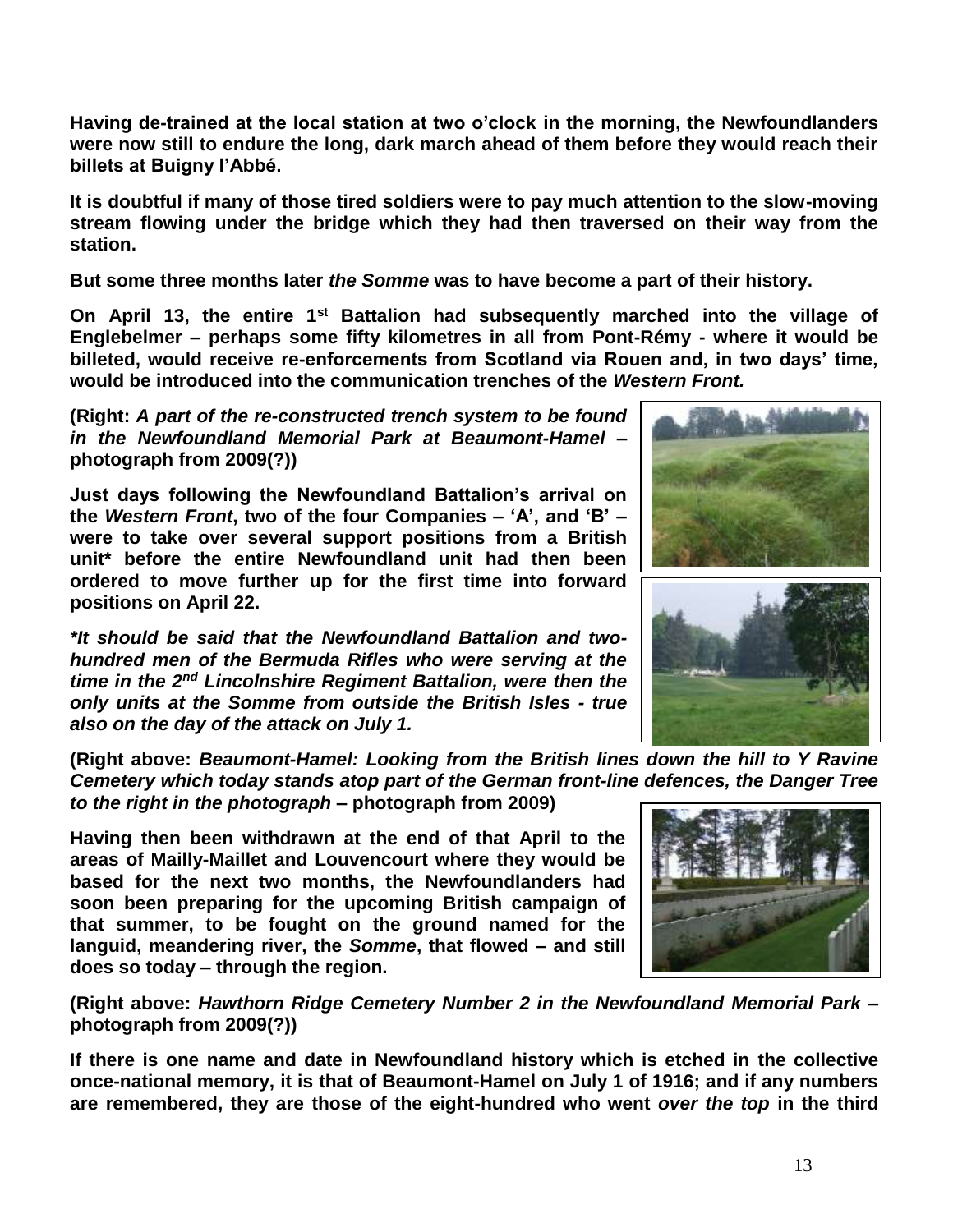**wave of the attack on that morning, and of the sixty-eight unwounded present at muster some twenty-four hours later\*.**

*\*Perhaps ironically, the majority of the Battalion's casualties was to be incurred during the advance from the third line of British trenches to the first line from where the attack proper was to be made, and while struggling through British wire laid to protect the British positions from any German attack.*

**(Right:** *A grim, grainy image purporting to be Newfoundland dead awaiting burial after Beaumont-Hamel –* **from…?)**

**There are other numbers of course: the fifty-seven thousand British casualties incurred in four hours on that same morning of which nineteen-thousand were recorded as having been…***killed in action***…or…***died of wounds***.** 

**It was to be the greatest disaster** *ever* **in the annals of the British Army…and, perhaps just as depressing, the carnage of the…***First Battle of the Somme***…was to continue for four and a half months.**

**(Right:** *Beaumont-Hamel is a commune, not a village***. – photographs from 2010 & 2015)**

*In fact, Beaumont-Hamel was a commune – it still exists today – at the time comprising two communities: Beaumont, a village on the German side of the lines, and Hamel which was behind those of the British. No-Man's-Land, on which the Newfoundland Memorial Park lies partially today, was on land that separated Beaumont from Hamel.* 

**After the events of the morning of July 1, 1916, such had then been the dire condition of the attacking British forces that it had been feared that any German counter-assault might well annihilate the shattered survivors of the British Expeditionary Force on** *the Somme***.** 

**The few remnants of the Newfoundland Battalion – and of the other depleted British units – had thus remained in the trenches perhaps fearing the worst, and at night searching for the wounded and burying the dead. It was to be July 6 before the Newfoundlanders were to be relieved from the forward area and to be ordered withdrawn to Englebelmer.** 

**There were then a further two days before the unit had marched further again to the rear area and to billets in the village of Mailly-Maillet.**





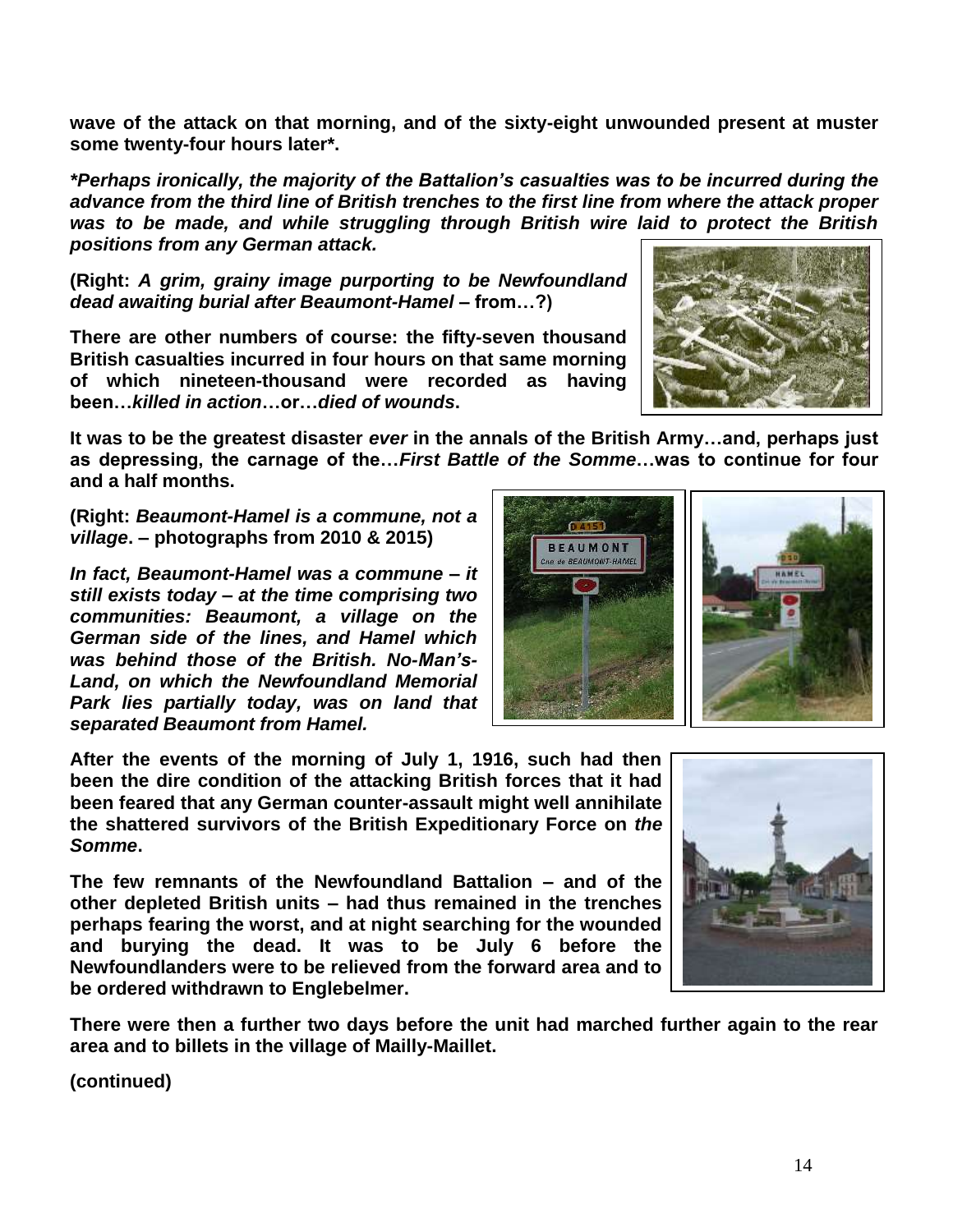**(Preceding page:** *The re-constructed village of Mailly-Maillet – the French Monument aux Morts in the foreground - is twinned with the community of Torbay, St. John's East***. – photograph from 2009)**

**There at Mailly-Maillet on July 11, a draft of one-hundred twenty-seven re-enforcements – a second source cites one-hundred thirty – had reported…***to duty***. They had been the first to arrive following the events at Beaumont-Hamel but even with this additional man-power, the Regimental War Diary records that on the 14th of July, 1916, the 1st Battalion was still to number only…***11 officers and 260 rifles***…after the holocaust of Beaumont-Hamel, just onequarter of establishment battalion strength.**

**Of course, the 1st Battalion of the Newfoundland Regiment had not been the only unit in the British Army to have incurred horrific losses on July 1, 1916, even though it had indeed been one of the most devastated. But even with its depleted numbers, the Battalion was needed and, after that first re-enforcement, it had almost immediately again been ordered to man the trenches of the front line: as of that July 14, undermanned as seen above, the Newfoundlanders began another tour in the trenches where…***we were shelled heavily by enemy's 5.9 howitzers and a good deal of damage was done to the trenches* **(excerpt from the 1st Battalion War Diary).**

**A second re-enforcement draft from Rouen had then arrived days later, on July 21, while the Newfoundland Battalion was at Acheux and then, only three days afterwards – at the very time day that the Prime Minister of Newfoundland had visited the unit – a third draft of sixty other ranks had arrived in Beauval and reported…***to duty***.** 

**(Right above:** *The entrance to 'A' Company's quarters – obviously renovated since that time – sunk in the ramparts of the city of Ypres, when the Newfoundland Battalion was posted there in 1916 –* **photograph from 2010)**

**(Right:** *The same re-constructed ramparts as shown above, viewed from just outside the city walls and the far side of the moat which still partially surrounds the place* **– image from 2010)**

**On July 27-28 of 1916, the Newfoundland Battalion - still under establishment battalion strength at only five-hundred fifty-four strong – maybe even fewer - even after still further reenforcement – would move north and enter the** *Kingdom of Belgium* **for the first time.** 

**(Right:** *Canadian trenches in Sanctuary Wood, not far removed from the Newfoundland Battalion's positions during August and September of 1916* **– photograph from 2010)**



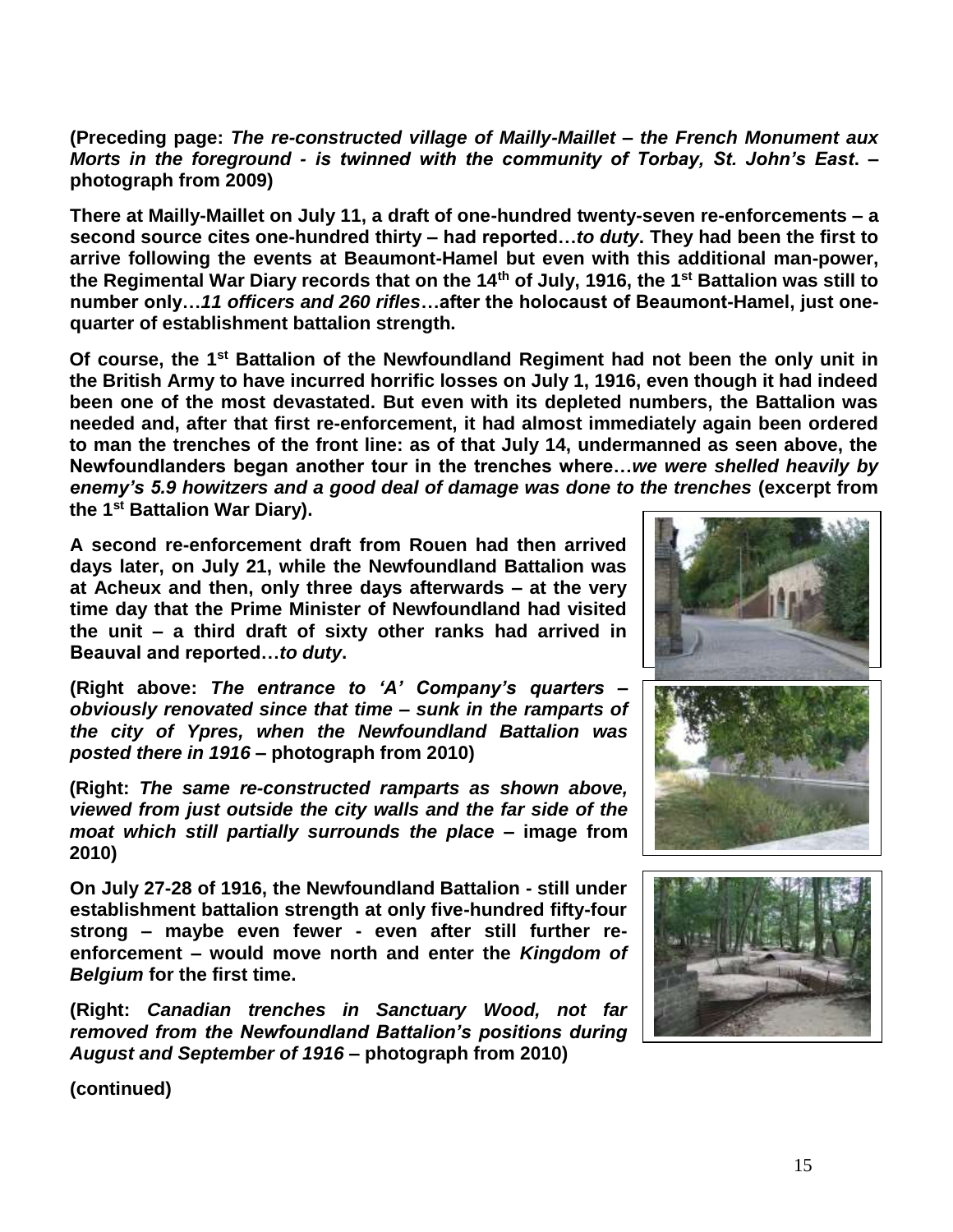**The unit had been ordered to the** *Ypres Salient***, one of the most dangerous pieces of real estate on the entire** *Western Front***, there to continue to re-enforce and to re-organize after the ordeal of Beaumont-Hamel.**

*The Salient* **– close to the front lines for almost the entire fiftytwo month conflict - was to be relatively quiet during the time of the Newfoundlanders' posting there; yet they nonetheless would incur casualties, a number – fifteen? - of them fatal.**

**And it was to be there in** *the Salient* **in the sector of a place called** *Railway Wood***, that the Newfoundland Battalion would soon be serving after its transfer from France.**

**(Right above:** *Railway Wood, the Newfoundland positions at the time, almost a century later – a monument to the twelve Royal Engineers buried alive there may just be perceived on the periphery of the trees* **– photograph from 2014)**

**(Right:** *The already-battered city of Ypres seen here towards the end of the year 1915 – and some eight months before the Newfoundlanders were to be posted there for the first time* **– from a vintage post-card)**

**On October 8, 1916, after having served in Belgium for some ten weeks, the Newfoundland Battalion had been ordered to return southwards.** 

**The unit was thereupon to be transported by train back into France, back into the area of the…***First Battle of* **–** *the Somme***.**

**Just four days after unit's return to France from Belgium, on October 12 of 1916, the 1st Battalion of the Newfoundland Regiment had again been ordered to take to the offensive; it was at a place called Gueudecourt, the vestiges of a village some dozen or so kilometres to the south-east of Beaumont-Hamel.**

(Right above: This is the ground over which the 1<sup>st</sup> Battalion *advanced and then mostly conceded at Gueudecourt on October 12. Some few managed to reach the area where today stand the copse of trees and the Gueudecourt Caribou, on the far right horizon***. – photograph from 2007)**

**The encounter was to prove to be another ill-conceived and costly affair – two hundred thirty-nine casualties all told - for little gain.**

**(Right:** *The Caribou at Gueudecourt stands at the furthest point of the Newfoundland Battalion's advance of October 12, 1916.* **– photograph from 2012)**



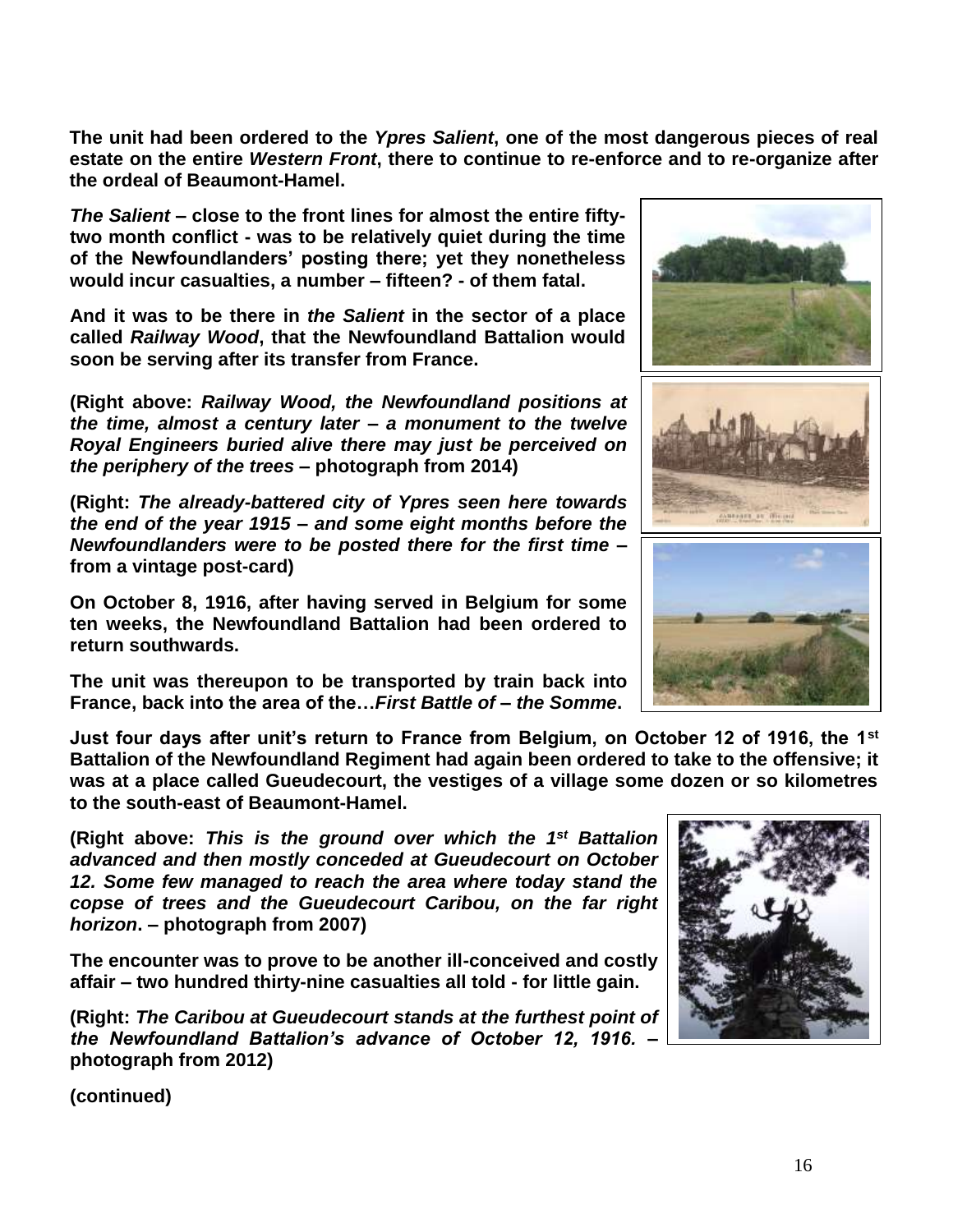**The Newfoundland Battalion was not then to be directly involved in any further concerted infantry action in the immediate area of Gueudecourt although, on October 18, it had furnished two-hundred fifty men to act as stretcher-bearers in an attack undertaken by troops of two British regiments, the Hampshires and the Worcestershires, of the 88th Infantry Brigade of which, of course, the Newfoundland unit was a battalion.**

**(Right below:** *Stretcher-bearers not only shared the dangers of the battle-field with their arms-bearing comrades, but they often spent a longer period of time exposed to those same perils***.** *This photograph was likely taken during First Somme.* **– from** *Illustration***)**

**On October 30, the Newfoundland unit had eventually retired to rear positions from the Gueudecourt area. It had been serving continuously in front-line and support positions for three weeks less a day.**

**The Newfoundlanders were now to spend two weeks retired to the area of Ville-sous-Corbie, re-enforcing and reorganizing. It was not to be until November 15 that the Battalion had started to wend its way back to the front lines.** 

**Back at** *the Front* **the Newfoundland unit had continued its watch in and out of the trenches of** *the Somme* **– not without casualties, almost all likely due to enemy artillery – during the late fall and early winter. It was to be a period interrupted only by another several weeks spent in** *Corps Reserve* **during the Christmas season, encamped well behind the lines and in close proximity to the city of Amiens.**





**(Right above:** *A typical British Army Camp during rather inclement winter conditions somewhere on the Continent* **– from a vintage post-card)** 

**The parent unit had therefore begun to retire in anticipation thereof once again from** *the Front* **on December 8, although a goodly number of its personnel, two-hundred-sixty** *other ranks* **- more than fifty per cent of its strength at the time - was to be seconded on December 11 for several days' work at Carnoy and at Fricourt.**

**The afore-mentioned Christmas festivities – apparently a turkey dinner washed down with…***real English ale***…- having been completed, it was not to be until a further sixteen days had passed that on January 11 the Newfoundland Battalion would be ordered out of**  *Corps Reserve* **and from lodgings at** *Camps en Amienois* **to march to the town of Airaines.**

**From the railway station there it had then entrained for the small town of Corbie where it thereupon took over billets which it already occupied for a short period only two months before. Days later again the unit had continued its progress, once again on foot, back up to the forward area and to…***active service***.**

**That recent six-week Christmas respite spent far to the rear by now a thing of the past, the Newfoundlanders were to** *officially* **return to…***active service***…on January 23, although they**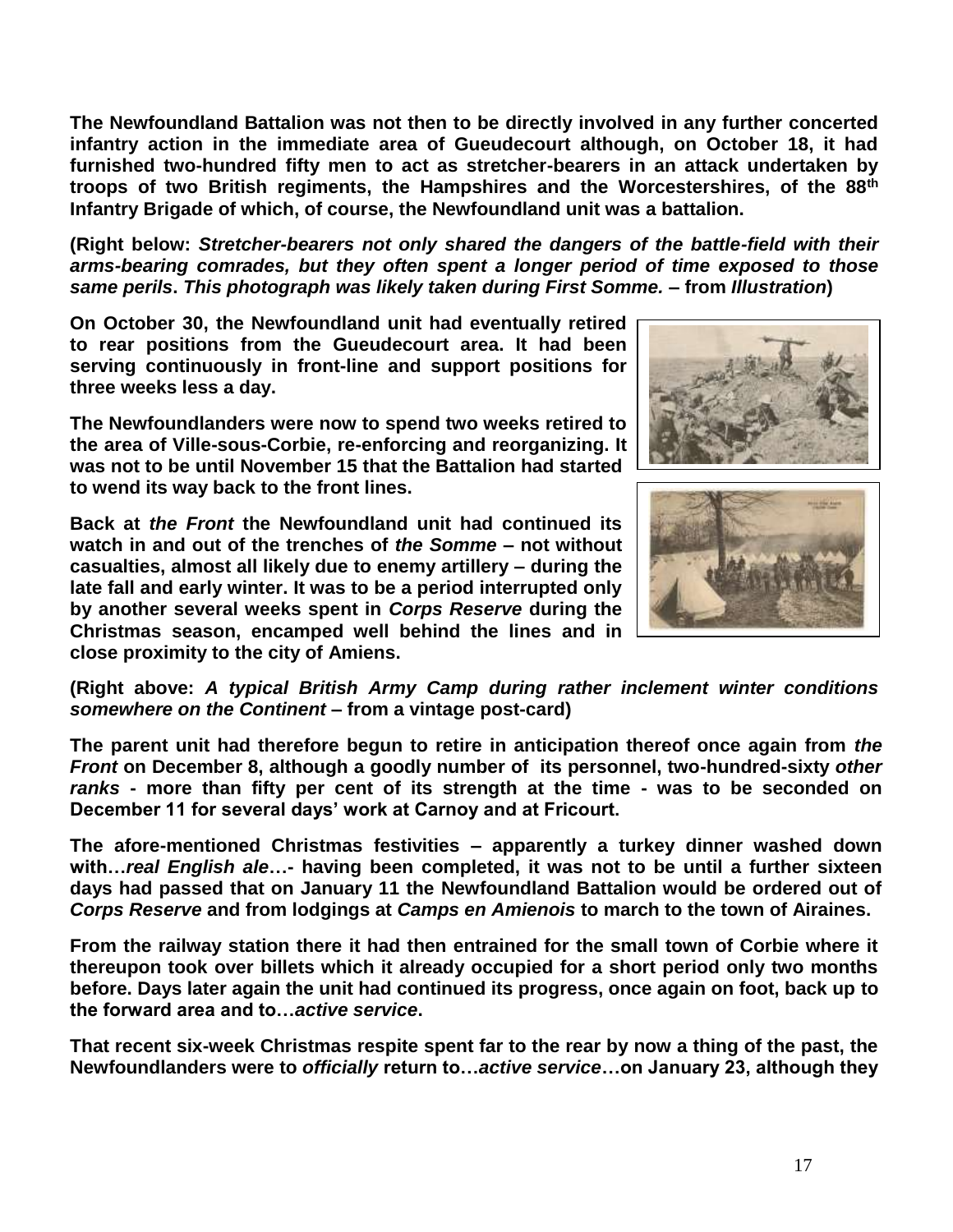**apparently had already returned to the trenches by that date and had incurred their first casualties – and fatalities – of 1917.**

**And it had been by then the beginning of the winter period. As had been and was to be the case of all the winter periods of the** *Great War* **– that of 1916-1917 would be a time of relative calm, although cold and uncomfortable – there was to be a shortage of fuel and many other things - for most of the combatants of both sides.** 

**It would also be a time of sickness, and the medical facilities were to be kept busy, particularly, so it seems – according to at least Canadian medical documentation - with thousands of cases of dental work.**

**This period had also provided the opportunity to undergo training and familiarization with the new practices and the recent weaponry of war; in the case of the Newfoundland Battalion these exercises had been at least partially undertaken from February 4 to 18 in the vicinity of the communities of Carnoy and Coisy.**

**(Right:** *A soldier of the Lancashire Fusiliers, his unit to be relieved by the Newfoundlanders on March 1, enjoys his cigarette in the cold of the trenches at Sailly-Saillisel during the winter of 1916-1917. –* **from**  *Illustration***)**

**On February 18 the 1st Battalion would begin a five-day trek back from there to the forward area where it was to go back into the firing-line on February 23 to relieve a unit of the 1st Lancashire Fusiliers. It had been at a place called Sailly-Saillisel and the reception offered by the Germans would be both lively – and deadly: after only two days the Battalion had incurred four dead, nine wounded and three gassed without there having been any infantry action. The Newfoundlanders were withdrawn on February 25…to return three days later.**

**The Battalion had by then been carrying with it orders for a…***bombing raid***…on the enemy positions at Sailly-Saillisel…to be carried out on March 1.**

**(Right above:** *The fighting during the period of the Battalion's posting to Sailly-Saillisel took place on the far side of the village which was no more than a heap of rubble at the time.* **- photograph from 2009(?))**

**The aforesaid planned raid of the German positions at Sailly-Saillisel was to go ahead a little later than scheduled as it appears that the enemy had also made plans. The reciprocal infantry action(s) had thus continued for the better part of two days, March 2 and 3.** 

**In fact, that sharp engagement at Sailly-Saillisel was to be the sole infantry activity** *directly* **involving the Newfoundland unit during the entire period from Gueudecourt in mid-October, 1916, until Monchy-le-Preux in mid-April of 1917. The action would also serve to bring this episode in the Newfoundlanders' War – in the area of** *the Somme* **- to a close.**



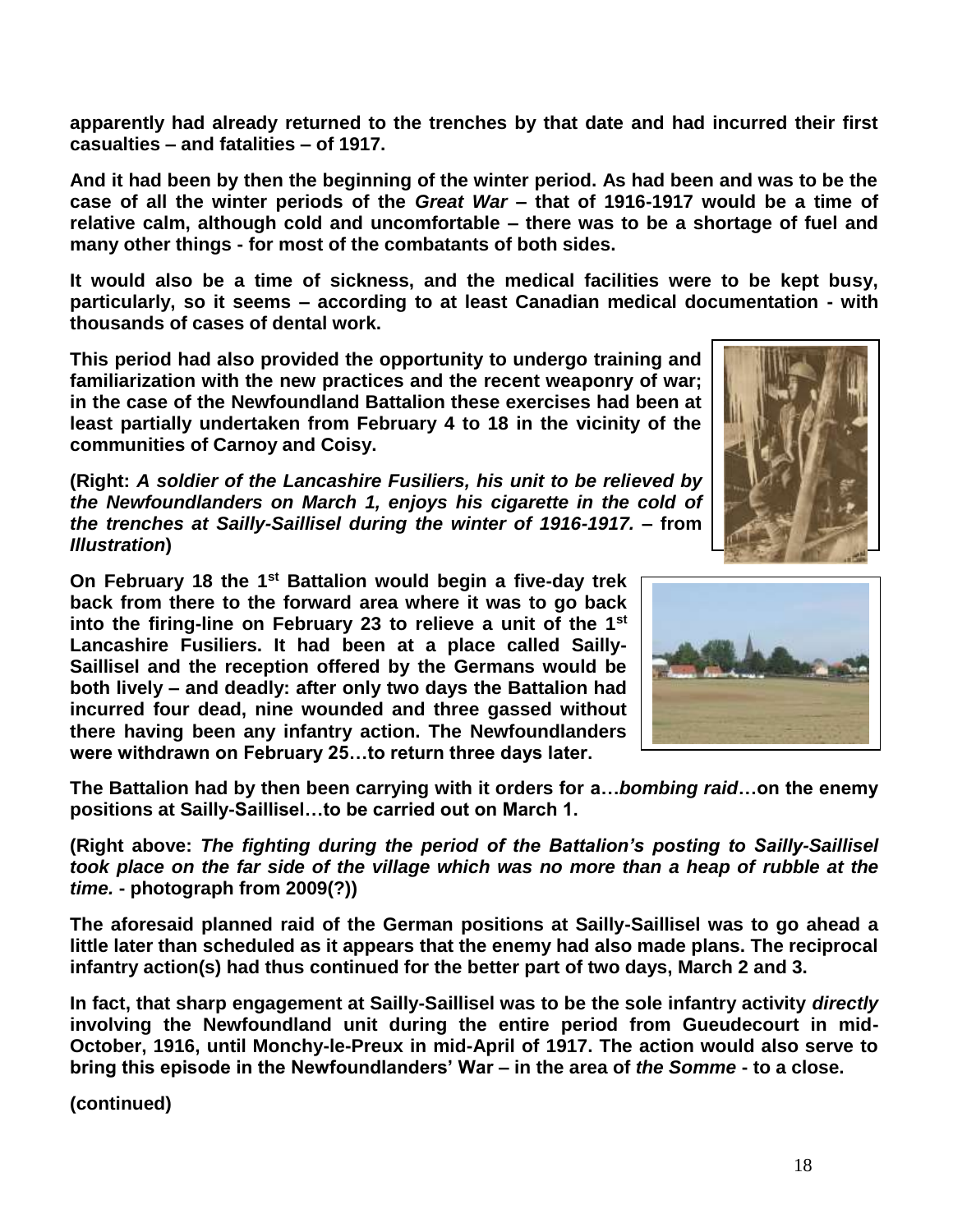**After the confrontation at Sailly-Saillisel, the Newfoundland Battalion had been ordered retired to the rear by train, to an encampment at Meaulté. There, and later at** *Camps-en-Amienois* **– even further behind the lines and where the unit had spent the preceding Christmas period – the 1st Battalion would spend almost the entire remainder of the month.**

**After Sailly-Saillisel that month of March would be a quiet time for the Newfoundlanders; having departed from the trenches, they were now to spend their time near those communities of Meaulté and Camps-en-Amienois re-enforcing, re-organizing, and in training for upcoming events.**

**They had even had the pleasure of a visit from the Regimental Band come from Ayr, and also one from the Prime Minister of Newfoundland, Sir Edward Morris, the latter on March 17, St. Patrick's Day.**

**(Right:** *The Prime Minister of Newfoundland visiting the 1st Battalion of the Newfoundland Regiment, encamped at Meaulté* **– from** *The War Illustrated***)**

**On March 29, the Newfoundlanders had commenced making their way – on foot – from Camps-en-Amienois to the northeast, towards the venerable medieval city of Arras and eventually beyond, the march to finish amid the rubble of the village of Monchy-le-Preux.** 

**(Right:** *The remnants of the Grande Place in Arras at the time of the Great War, in early 1916* **– from** *Illustration***)**

**On April 9 the British Army had launched an offensive in the area to the north of** *the Somme* **battlefields; this was to be the so-called** *Battle of Arras***, intended to support a major French effort elsewhere. In terms of the daily count of casualties – just over four thousand - this attack was to be the most expensive operation of the** *Great War* **for the British, its only positive episode to be the Canadian assault of** *Vimy Ridge* **on the opening day of the battle, Easter Monday, 1917.** 

**(Right above:** *The Canadian National Memorial which has stood atop Vimy Ridge since its inauguration in 1936* **– photograph from 2010)**

**And while the British campaign would prove an overall disappointment, the French**  *Bataille du Chemin des Dames* **was to be yet a further disaster.**

**The 1st Battalion was to play its part during the** *Battle of Arras***, a role that would begin at the place called Monchy-le-Preux on April 14 and which would finish ten days later, on April 23, perhaps a kilometre distant, at** *Les Fosses Farm***. After Beaumont-Hamel, the ineptly-planned action at Monchy-le-Preux had proved to be the most costly day of the Newfoundlanders' war: four-hundred eighty-seven casualties all told on April 14 alone\*.**





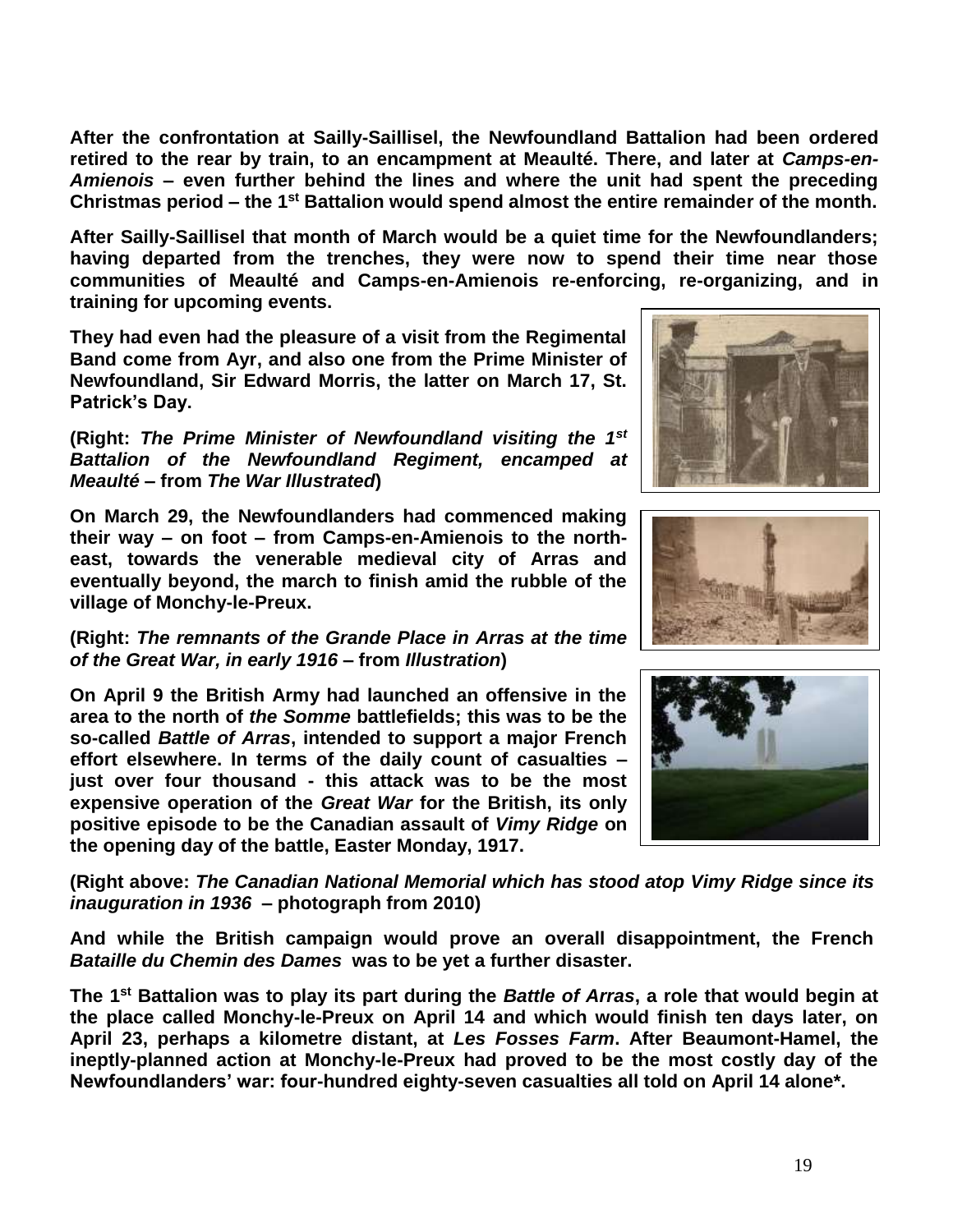**After the debacle of April 14 the remnants of the Newfoundland Battalion had remained in the area of Monchy-le-Preux for but a few days. Its casualty count had been high enough to warrant that it and the Essex Regiment, which had also incurred heavy losses, be amalgamated into a composite battalion until such time as incoming re-enforcements would allow the two units' strengths to once more resemble those of bona fide battalions.**

**(Right:** *The village of Monchy-le-Preux as seen in 1917, from the western, British, side of the community: The Newfoundlanders advanced, out of the ruins of the place, to the east, away from the camera***. – photograph from 2013)**

**When the thirty-nine** *other ranks* **of a re-enforcement contingent from Rouen had reported to the 1st Battalion on April 18, they were to be just in time to march the dozen kilometres or so from Arras up to the line to take over trenches from the Dublin Fusiliers.** 

**There had been by that time only two-hundred twenty** *other ranks* **in number plus twelve officers serving with some two-hundred personnel of the Essex Regiment in the aforementioned composite force. Those of the 1st Newfoundland Battalion would spend the 19th salvaging equipment and burying the dead.** 

**They had then remained** *in situ* **until the 23rd .**

**(Right:** *The Caribou at Monchy-le-Preux stands atop the vestiges of a German strongpoint in the centre of the reconstructed community***. – photograph from 2009(?)**

**The final action in which the Newfoundland Battalion was to be involved during the five-week long** *Battle of Arras* **would be the engagement of April 23 at** *Les Fosses Farm***. This had in fact been an element of a larger offensive undertaken at the time by units of the British 5th, 3rd and 1st Armies.**

**It apparently had not been a particularly successful venture, at least not in the sector of the 1st Battalion, several of the adjacent units reporting having been repulsed by German counter-attacks, actions accompanied by heavy losses.**

**And the Newfoundlanders had also sustained further casualties: ten…***killed in action***, three …***missing in action***, and forty-eight…***wounded***.**

**(Right:** *Windmill Cemetery stands about mid-way between Monchy-le-Preux – about three hundred metres behind the photographer – and Les Fosses Farm – three hundred metres to the right along the main road to Arras.***– photograph from 2007)**







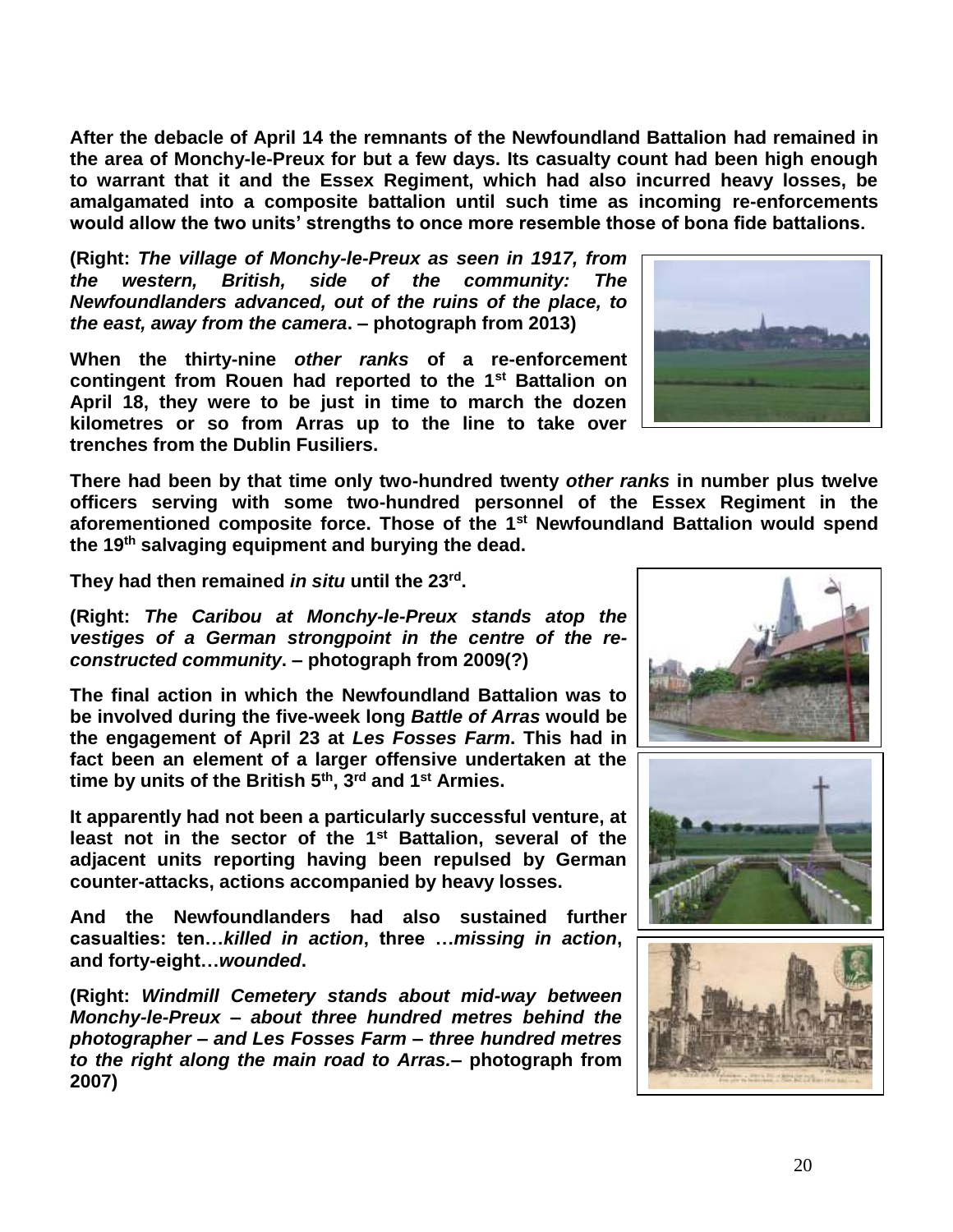**Late on that evening of April 23, the 1st Battalion had been ordered to retire the dozen or so kilometres to the relative calm of Arras.** 

**(Preceding page:** *The City Hall of Arras and its clock-tower in 1919 after some four years of bombardment by German artillery* **– from a vintage post-card)** 

**(Right:** *Newfoundland troops just after the time of Monchy-le-Preux* **– from** *The War Illustrated***)**

**The** *Battle of Arras* **had by that time been proceeding to its costly and inconclusive close in mid-month – May 15 - but the Newfoundland unit was not to be further involved in any coordinated offensive action – it had been too exhausted; this now would be a period when the 1st Battalion was to be posted in a nondescript fashion on the** *Arras Front***, in and out of the quieter trenches.** 

**On May 7 it had been on the move once again and marching to different billets in Berneville where it was to be the subject of a war journalist and photographer.**

**(Right:** *Newfoundland troops on the march in the community of Berneville – as cited immediately above - in early May, perhaps the 7th , of 1917* **– from** *The War Illustrated***)**

**At the outset of June, the 1st Battalion had retired from the line to Bonneville, there to spend its time again re-enforcing, re-organizing and in training for the upcoming British offensive of the summer – and as it transpired, the autumn as well.**

**And Bonneville on June 19 of 1917 had been of course, and as recounted in an earlier paragraph, the place at, and the time on which Private George and his re-enforcement draft had reported from Rouen to the 1st Battalion of the Newfoundland Regiment.** 

**\* \* \* \* \***

**The Newfoundlanders was then soon once again moving north into Belgium – at the end of June - and once again into the vicinity of Ypres and…***the Salient***, their first days to be spent at** *Caribou Camp***, where for the next few days – and nights – the Newfoundland Battalion were to supply working parties for road-mending and for the construction of infantry tracks.**

**(Right above:** *The Yser Canal to the north of the city of Ypres (today Ieper): In July of 1917 the Newfoundlanders were stationed in the vicinity of this spot, 'A', 'C' and 'D' Companies to serve in the front lines and also in the immediate reserve on the east bank of the waterway (to the right in the photograph), with 'B' Company and HQ remaining on the western side***. – photograph from 2013)**







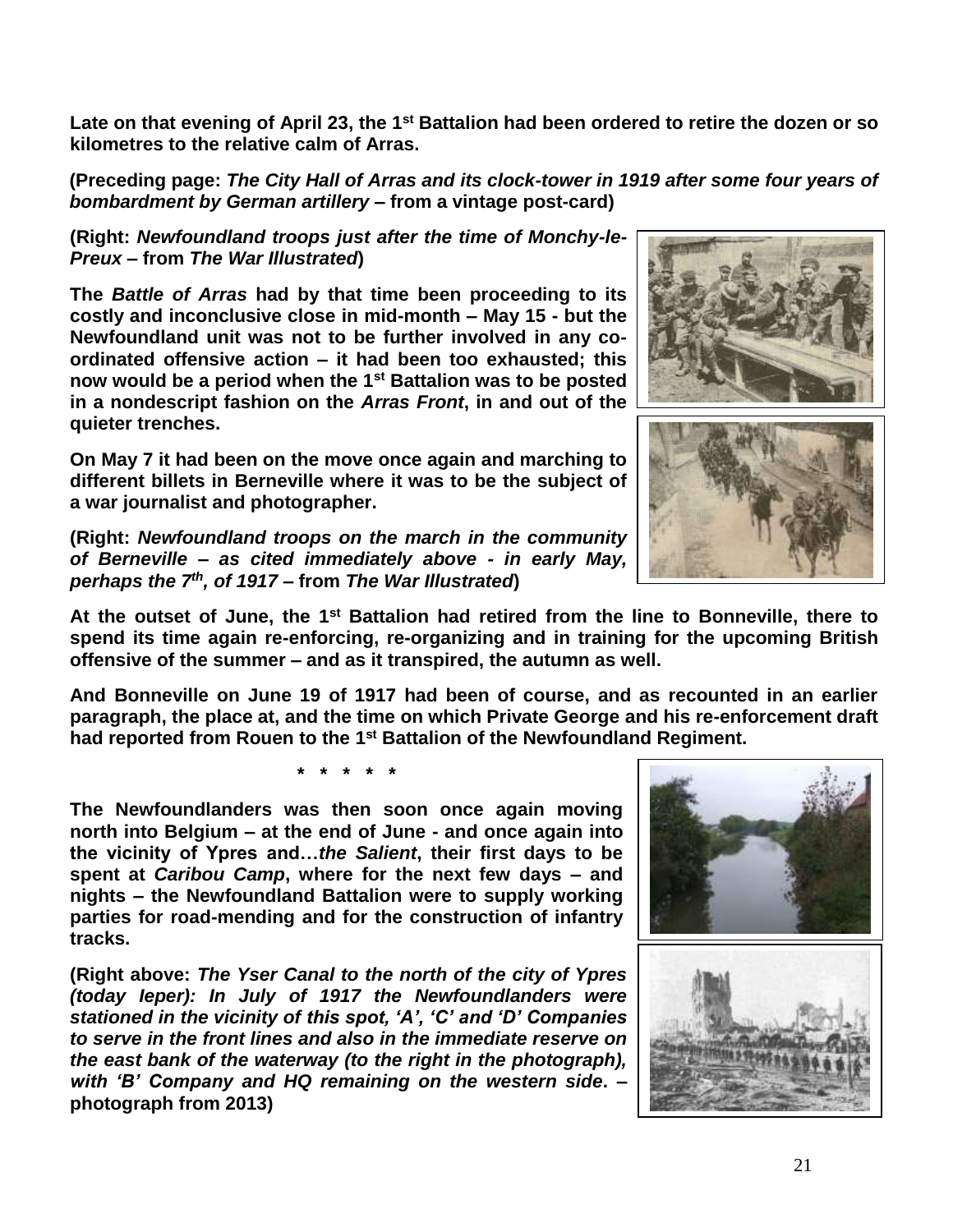**The unit's next posting, on July 5, was to be to the banks of the** *Yser Canal* **just to the north of the city. The Newfoundland Battalion remained in the area for a week before it was withdrawn to prepare for the upcoming summer offensive to commence on July 31.** 

**(Preceding page:** *Troops arriving from the railway station in single file, march past the vestiges of the historic Cloth Hall and through the rubble of the medieval city centre of Ypres on their way to the front in the late summer or early autumn, 1917***. – from** *Illustration***)**

**(Right:** *An unidentified – perhaps unidentifiable – Passchendaele field in the fall of 1917* **– from** *Illustration***)**

**The low-lying area of Belgian** *Flanders***, in which the Newfoundland Battalion was stationed in that July of 1917 the only part of that country unoccupied by German forces had been selected by the High Command to be the theatre of the British summer offensive of 1917.**

**Officially designated as the** *Third Battle of Ypres***, the campaign was to come to be better known to history simply as**  *Passchendaele***, having adopted that name from a small village on a not-very high ridge to the north-east that later was to be cited as having been –** *ostensibly* **- one of the British Army's principal objectives.**

**(Right above:** *The village of Passchendaele as seen from the air in 1916, after two years of war* **– from** *Illustration***)**

**The 1st Battalion of the Newfoundland Regiment was to remain in Belgium until October 17, a small cog in the machinery of the British Army. This had been or was also to be the case with the Australians, the New Zealanders and the Canadians, all of whose troops had floundered or would soon flounder their way across the sodden and shell-torn countryside of Belgian Flanders.**

**(Right above:** *This is the area of the Steenbeek – the stream runs close to the line of trees - and is therefore near to where the Newfoundland Battalion fought the engagement of August 16, 1917. It is some eight kilometres distant from a village called Passchendaele.* **– photograph from 2010)**

**Notably the Newfoundland Battalion at** *Passchendaele* **was to fight in two major engagements: at the** *Steenbeek* **on August 16; and at the** *Broembeek* **(see both immediately below) on October 9.** 







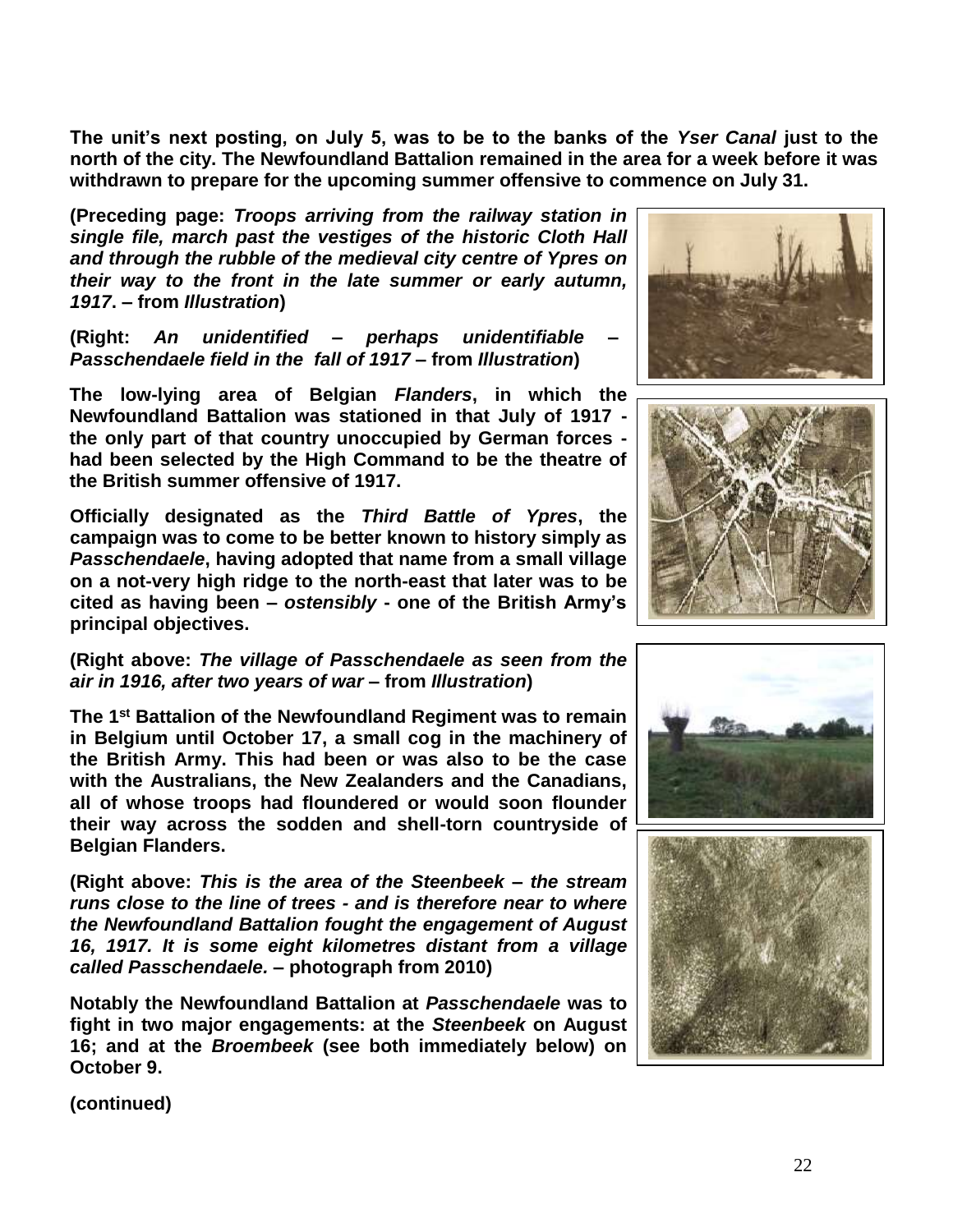**At the former it had incurred nine** *killed in action***, ninety-three** *wounded***, and one** *missing in action***; at the** *Broembeek* **the cost would be higher: forty-eight** *killed* **or** *died of wounds***, one-hundred thirty-two** *wounded* **and fifteen** *missing in action***.**

**(Preceding page:** *The once-village of Passchendaele as seen from the air in 1917, after the battle of that name* **– from** *Illustration***)**

**As recorded some paragraphs above, July 31, 1917, was the day, after a lengthy preparatory barrage, on which the British infantry began their onslaught on the German positions. However, the Newfoundland unit was not to be called upon to the attack for a further two weeks and two days, on August 16. Its time prior to that was to pass in training and latterly in manning support positions in relief of other troops.**

**August 5 was a quiet time for the 1 st Battalion at** *Sutton Camp* **– it had apparently withdrawn to there eighteen days before – so quiet, in fact, that the** *Regimental War Diarist* **has written no entry at all for that particular day. One can only surmise that it was a stray shell – or perhaps even an unfortunate accident at**  *Sutton Camp* **where the Newfoundlanders were billeted, there seem to be no further details, that resulted in Private George being recorded as** *wounded* **on that day while serving with 'B' Company.** 



**He was immediately transferred to the 61st Casualty Clearing Station at Lozinghem for treatment.**

**\****Several names such as Mendinghem, Bandagehem and Dozinghem were invented by the British troops as they resembled the Belgian and northern-French fashion of naming villages. These sites were occupied by medical facilities only – and the inevitable cemeteries which today remain***.** *But Lozinghem seems to be an exception in that it was, and still is, a real community – however much the name lends itself to the morbid spirit of the British soldier.*

**(Right above:** *A British casualty clearing station – the one seen here under canvas for mobility if and when necessary – being established somewhere on the Continent during the Great War.* **– from a vintage post-card)**

**The son of Robert George and of Martha George – to whom he had allocated a daily sixty cents from his pay - of Smith's Sound, Trinity Bay - then later, as early as February of 1917, the address changes to nearby Britannia Cove (soon afterwards to become**  *Britannia***).**

**Private George was reported as having…***died of wounds***…in the same 61st CCS on August 6, 1917.**